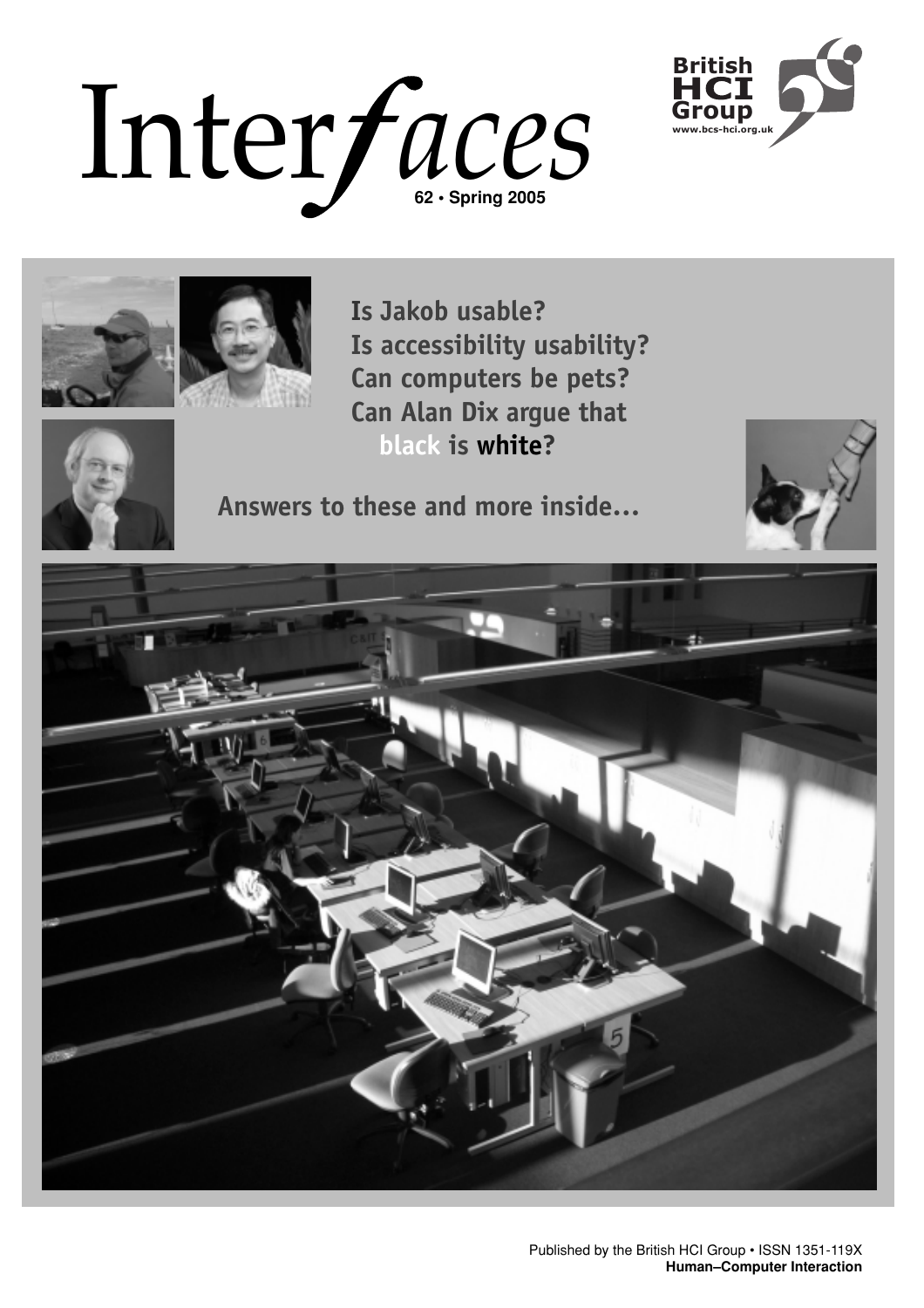## View from the Education and Practice **Chair**



Kia Ora – I'm William Wong and I'm the new chair of the Education and Practice Sub-group. I take over the reins from Barbara McManus and Janet Finlay. Laura asked if I could write a short column about myself and my view of the Sub-group. I arrived in the UK just over a year ago to take up the position of Professor of Human–Computer Interaction and Head of

the Interaction Design Centre (IDC) at Middlesex University in London. The IDC is home to a number of HCI research groups in complex and collaborative systems, socio-ethical issues in ICT, internationalisation, digital library, information access, and design for all.

#### **About me**

Born in Singapore, I spent 13 years with the Singapore Armed Forces in various roles including an infantry platoon commander, a Weapons Systems Officer controlling air defence fighter and missile interceptions, a staff officer for command and control, and eventually left the service in 1992 as Head, Systems and Communications Operations Branch, Headquarters Republic of Singapore Air Force.

I then joined, as Assistant Lecturer, the faculty at the Department of Information Science, University of Otago, in Dunedin, New Zealand. In my 11 years at Otago, I couldn't help but fall in love with the expansive blue and gold countryside, enjoy a can of Speights, learn about the Kiwi can-do attitude, find out that an incredible amount of things can be fixed with No. 8 fencing wire (… rather than heaps of money), and find out how the lack of overweight bureaucracies can make things happen. Those days were quite exciting. I set up and directed the Multimedia Systems Research Laboratory, and I developed and taught seven courses in HCI, Human Factors in Information Systems, Multimedia Systems, and Cognitive Engineering, at both undergraduate and postgraduate levels. While I got a PhD in the process, Otago also made me an Associate Professor. Through my sins as a National Councillor and a Regional Chair in the New Zealand Computer Society, they made me a Fellow of the Society.

#### **About the Education and Practice Sub-group**

What is the Education and Practice Sub-group? We are a group of people responsible for a number of issues: Catriona Campbell is leading our efforts with accreditation of HCI professionals; Jonathan Earthy and Nigel Bevan are leading the BHCIG's efforts in the review of the systems ergonomics specification in the SFIA (Skills Framework for the Information Age) and standards; Tom McEwan and Paul Ledge ran the last HCI Educators workshop in Leeds. Other issues to be addressed include consultancy, linkages between academic HCI and industry HCI, mentoring, and best practice in HCI education and training.

Where we are headed? In discussions with Jonathan Earthy, one of the "big" items on our horizon is the SFIA

- **2 View from the Chair**
- **3 Editorial**
- **4** *Deflections* **Gilbert Cockton**
- **5 Usability a new slant Russell Beale**
- **6 HCI and the Older Population workshop Joy Goodman**
- **7 Applying e-science to social science Gillian Sinclair**
- **8 The ABC of CCI Janet Read**
- **10 Can we do better human–computer interaction by observing human–animal interaction? Shaun Lawson**
- **11 Colouring in HCI2005: the bigger picture Tom McEwan**
- **13 Experiencing design Robert St Amant**
- **14 Communicating on behalf of the BHCIG Andy Dearden**
- **15 Is white a colour? Alan Dix**
- **17 How usable is Jakob Nielsen? Frank Spillers**
- **19 What does belly dancing have to do with computer science? Gabriella Kazai**
- **20 Looking for the next best thing Tom McEwan**
- **22 Book reviews**
- **26 Profile Russell Beale**
- **28 HCI Executive contact list**

review. We need to match the systems ergonomics "curriculum" specification in SFIA with a "new" and larger scoped "HCI" perspective that is more representative of what HCI is and does in the real world – so that when the SFIA is used to hire HCI specialists, it is a useful and accurate tool for advising managers. This will have a significant impact on our accreditation scheme and what it is that we accredit as HCI professionals. So, while the SFIA review and the HCI professionals accreditation scheme are different, they are closely related. I find that this has quite amazing implications –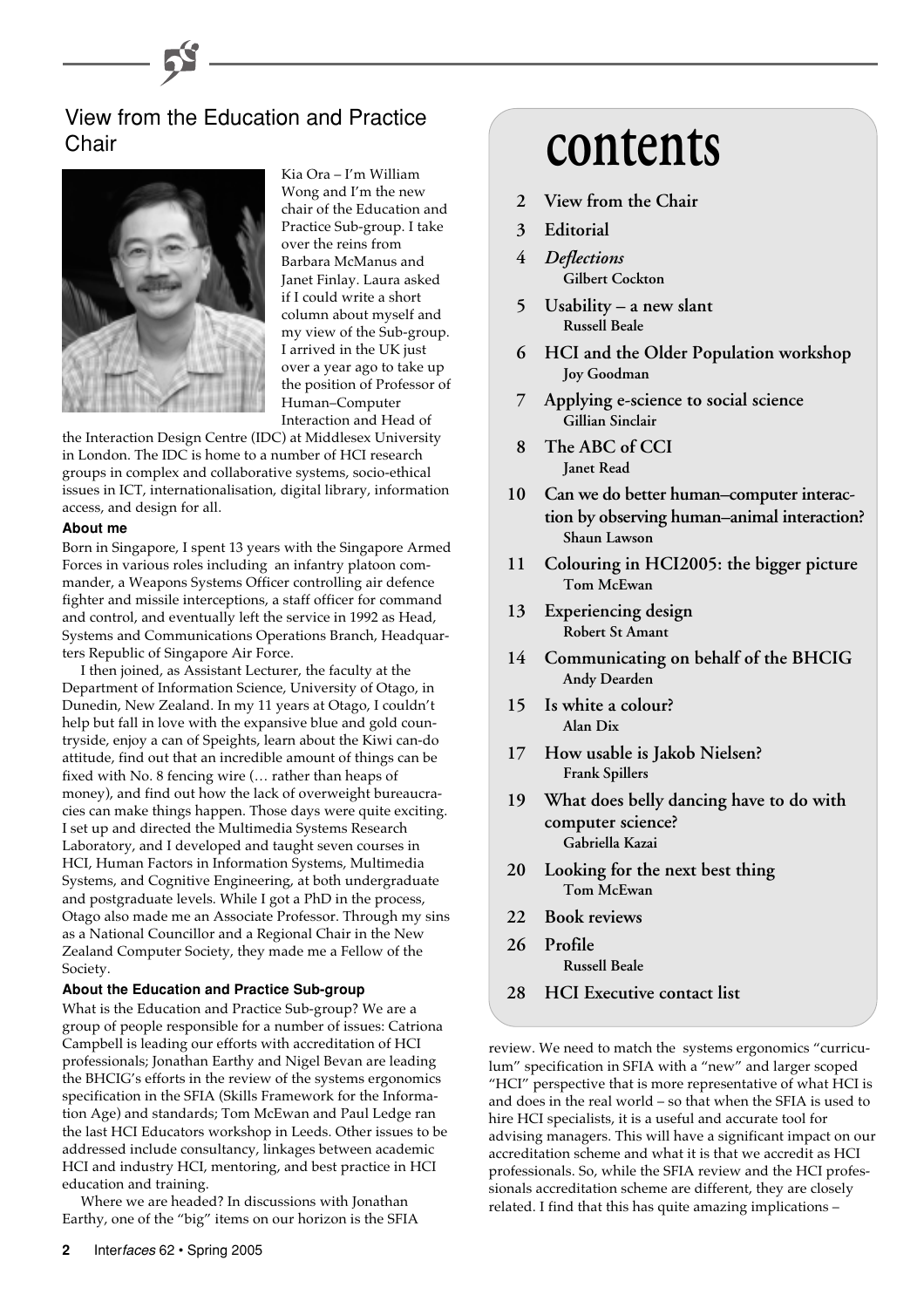many countries around the world follow our lead and then either adopt our scheme or base their own schemes on what we do. The timeframe for this is the next six months – we are looking for volunteers to help us define the systems ergonomics specification in SFIA. What an opportunity to make decisions that influence the world!

What else is on the horizon? Packaging of the HCI body of knowledge into blocks to dovetail into our continuing education modules, and advance training modules. Jonathan calls this "… a personal development framework for HCI people after formal education" and "… guidance for non-HCI people in ICT on human–system issues." Can we use the SFIA to drive the BHCIG's Continuing Professional Development (CPD) approach? For example, can it be part of the BCS CPD or upgrading scheme? Should we have one CPD stream for practitioners and one for educators? The BCS also recently introduced a new TLA (three letter acronym), CSci, short for Chartered Scientist (think Chartered Engineers and Chartered Accountants). Should our accreditation scheme tie in with the CSci arrangement? and if so, how?

More questions and lots of exciting developments ahead. For now, the immediate concern is organising the forthcoming HCI Educators Workshop, 18–19 April 2005, in London. Our focus this time is (i) best practice in HCI education and training in university and industry, and (ii) understanding the systems ergonomics component of the SFIA and how that might inform our education and training practices, and, in turn, how we might influence the re-development of the SFIA, which will impact the criteria for HCI accreditation.

I'd like to invite you to join us as we set in place the framework for the future of HCI in the UK. Join us and let's make a difference.

> **William Wong** Chair, Education and Practice Sub-group w.wong@mdx.ac.uk

## Editorial **Laura Cowen**

Back at work after the Christmas break, I've already come across an example of slanty design (as described by Russell Beale on page 5). The entrance/exit of my building at work has a new, automatic, super-accessible, wide door. To get out of the building, you have to press a large button on the wall, which triggers the door to open inwards. I say it's slanty design because you're prevented from being in the way of the opening door by the button being located about two metres away from the door handle. Good eh? Until you forget about the button, arrive at the door, and have to backtrack to reach the button, colliding into other eager leavers behind you. Maybe not so slanty after all. Maybe just not very usable – as evidenced by the number of pieces of scrawled-on masking tape on and around the button to instruct users on how to interact with the button (which is actually not that bewildering).

Robert St Amant's students (page 13) would probably have something to say about it, or maybe all that's to be said is that HCI professionals will always find something to moan about about (see Tom McEwan on his new GPS toy; page 20). But maybe that's just Jakob's influence on us: to see and point out the bad, rather than the good (see Frank Spillers' analysis on page 17).

Happy new year!

**Laura Cowen** laurajcowen@yahoo.co.uk

## **RIGHT TO REPLY**

Make Interfaces interactive! We invite you to have your say in response to issues raised in Interfaces or to comment on any aspect of HCI that interests you. Submissions should be short and concise (500 words or less) and, where appropriate, should clearly indicate the article being responded to. Please send all contributions to the Editor.

**To receive your own copy** of Interfaces, join the British HCI Group by filling in the form on page 27 and sending it to the address given.

## **NEXT ISSUE**

Interfaces welcomes submissions on any HCIrelated topic, including articles, opinion pieces, book reviews and conference reports. The next deadline is **15 April**, but don't wait till then – we look forward to hearing from you.

with thanks to commissioning editors: Book Reviews: Sandra Cairncross, s.cairncross@napier.ac.uk Profile: Alan Dix Photo credits: pages 8, 9 Matt Horton; 11,12 Tom McEwan; 16 Vassilis Kostakis; 17 courtesy of Jakob Nielsen, [www.useit.com/](http://www.useit.com/jakob/photos/) jakob/photos/; 19 Gabriella Kazai;

Deadline for issue 63 is **15 April 2005**. Deadline for issue 64 is **15 July 2005**. Electronic versions are preferred: RTF, plain text or MS Word, via electronic mail or FTP (mail fiona@hiraeth.com for FTP address) or on Mac, PC disks; but copy will be accepted on paper or fax.

**Send to: Interfaces, c/o Laura Cowen, Mail Point 095, IBM United Kingdom Laboratories, Hursley Park, Winchester Hampshire, SO21 2JN**

**Tel: +44 (0)1962 815622; Email: laurajcowen@yahoo.co.uk**

**and** copy email submissions **to Fiona Dix, Interfaces production editor; email: fiona@hiraeth.com**

PDFs of Interfaces issues 35–60 can be found on the B-HCI-G web site, [www.bcs-hci.org.uk/interfaces.html](http://www.bcs-hci.org.uk/interfaces.html)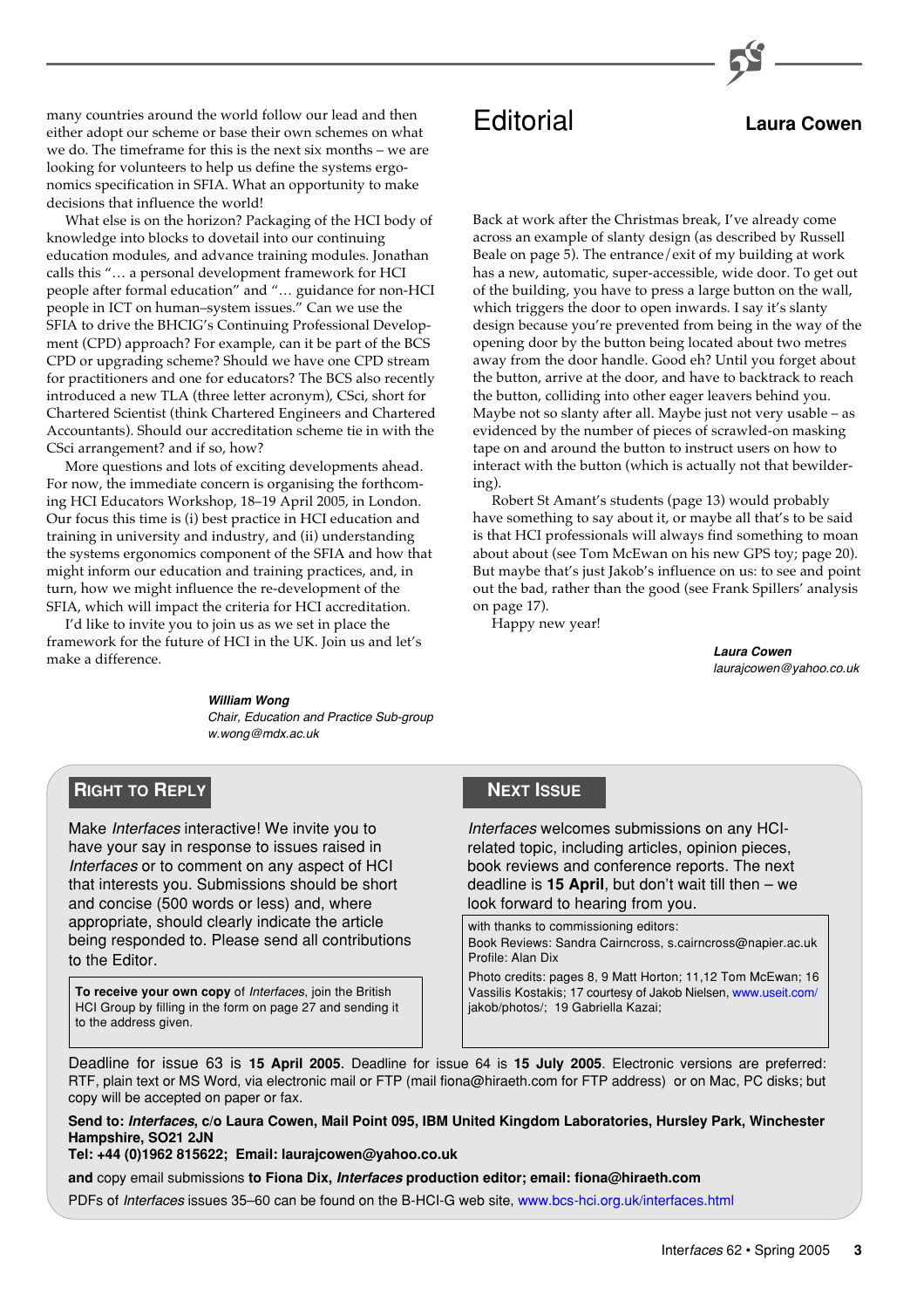In *Interfaces* 59, I wrote that Accessibility *is* Usability. I noted that the wide range of functional impairments makes accessibility different from usability. Further factors suggest that accessibility *isn't* usability, but it *should be*. It *will be* when we have the data on device demands and individual capabilities that let us understand how specific designs enable specific groups of individuals despite their functional impairments. Oh, and some other things must change too.

Accessibility isn't usability because public policy prescribes accessibility in a way that it never has for usability. Although the EU Directive 90/270 on VDU-Work stated that the "principles of software ergonomics must be applied to human data processing", this never kicked off a hoard of "get accessible or get sued" consultants like those who jumped on the accessibility bandwagon. Whatever the differences in legislation, poor accessibility is seen as a bigger sin than poor usability.

The influence of advocacy groups who represent impaired individuals also makes accessibility different. Their impressive PR performance must be one reason why accessibility is more of a public policy issue than usability. However, advocacy groups don't (yet) have all the answers, and within the HCI community they can be seen as a problem, with national versions of one group in particular seen as dominating and distorting policy in many countries. Advocacy groups also promote guidelines decades after the HCI community realised that they are a double-edged sword, where the good edge may be much the smaller. So, web pages clog up with empty ALT tags in sacrifice to the great god Bobby and others, and not always to fake a good rating. In some contexts, accessibility does not require an ALT tag, but to pass some mechanical check, in they must go, confusing the visually impaired as a result.

Assistive technologies create further differences. These are some form of add-on to everyday systems to make them accessible to excluded users. Usability is *not* achieved via a wide range of uncontrollable and often substandard add-ons. Nor is there a usability equivalent of Universal Design, as there are no assistive technologies to do without, or to replace with an 'exclude nobody' design. Worse still, usability is not judged by how well a system works with add-ons that are almost a decade behind in their capabilities. JavaScript was introduced in 1995, yet web sites world-wide have their JavaScript reduced, removed or bypassed to work with near mythical screen readers that "don't do JavaScript". Of course, with JavaScript idioms such as mouseovers, screen readers would be very challenged to "do JavaScript", but many JavaScript idioms are tractable for screen readers, if only someone somehow could invest some serious effort. It seems a ridiculous waste of developer effort to fix millions of web pages rather than fixing scores of available screen readers.

This introduces another difference between usability and accessibility, market failure, which obstructs the advance of usability because too many buyers (and not just system commissioners) do not want to pay for it. However, market failure in accessibility is not due to a lack of demand, but to the quality of supply (OK, usability has some pretty big

supply problems too). Screen readers are a case in point. Developers jump through hoops to create content that will work on the world's most incapable screen reader (if we all knew what this was, we would have a precise lowest common denominator). With the combined resources of governments and relevant charities, the visually impaired could be given the screen readers that they need rather than what they can currently get. Health sectors worldwide regularly provide free prosthetics to various groups. Why can't screen readers be the same? Why not fund several screen reader developers to let impaired users access as much as the ablebodied? Surely the aim of accessibility is to give impaired people access to the best, rather than give unimpaired people access to second best?

Where usability and accessibility *are* the same, however, is in public education. The public have expectations of the digital world that they would never apply to the physical world. To see how, visit a brand new accessible building and count the accessibility features: wheelchair ramps, railings and handles, disabled toilets, talking lifts, visible fire alarms, Braille signs, wheelchair lifts, induction loops. Have I missed anything? Is anything missing from this list that is demanded fiercely by advocacy groups. Now do the same for a web site. What is actually there for impaired users on a best of breed accessible web site? What is missing that is demanded fiercely by advocacy groups? See any difference? Now add expectations about usability, and you can see that while the public understand buildings and the physical environment well, and can see the possibilities for achievable (even at high cost) accessibility, this is less so for the usability and accessibility of digital environments. Many problems faced with digital products and services are due to widespread public ignorance. A sound public understanding of how usability and accessibility are really achieved would do more for interaction quality than the current raft of threatening checklists, which we know don't work: time to start educating our masters.

> **Gilbert Cockton** University of Sunderland gilbert.cockton@sunderland.ac.uk

## Accessible Design in the Digital World

23–25 August 2005 Dundee, Scotland

Doctoral Consortium, 23 August

Student participants will have their abstracts published in the conference proceedings and a poster of their work will be exhibited during the conference.

> Doctoral consortium submissions deadline is **12 April 2005**

For more information, see **http://www.accessinthedigitalworld.org/2005/ callforparticipation/consortium.asp**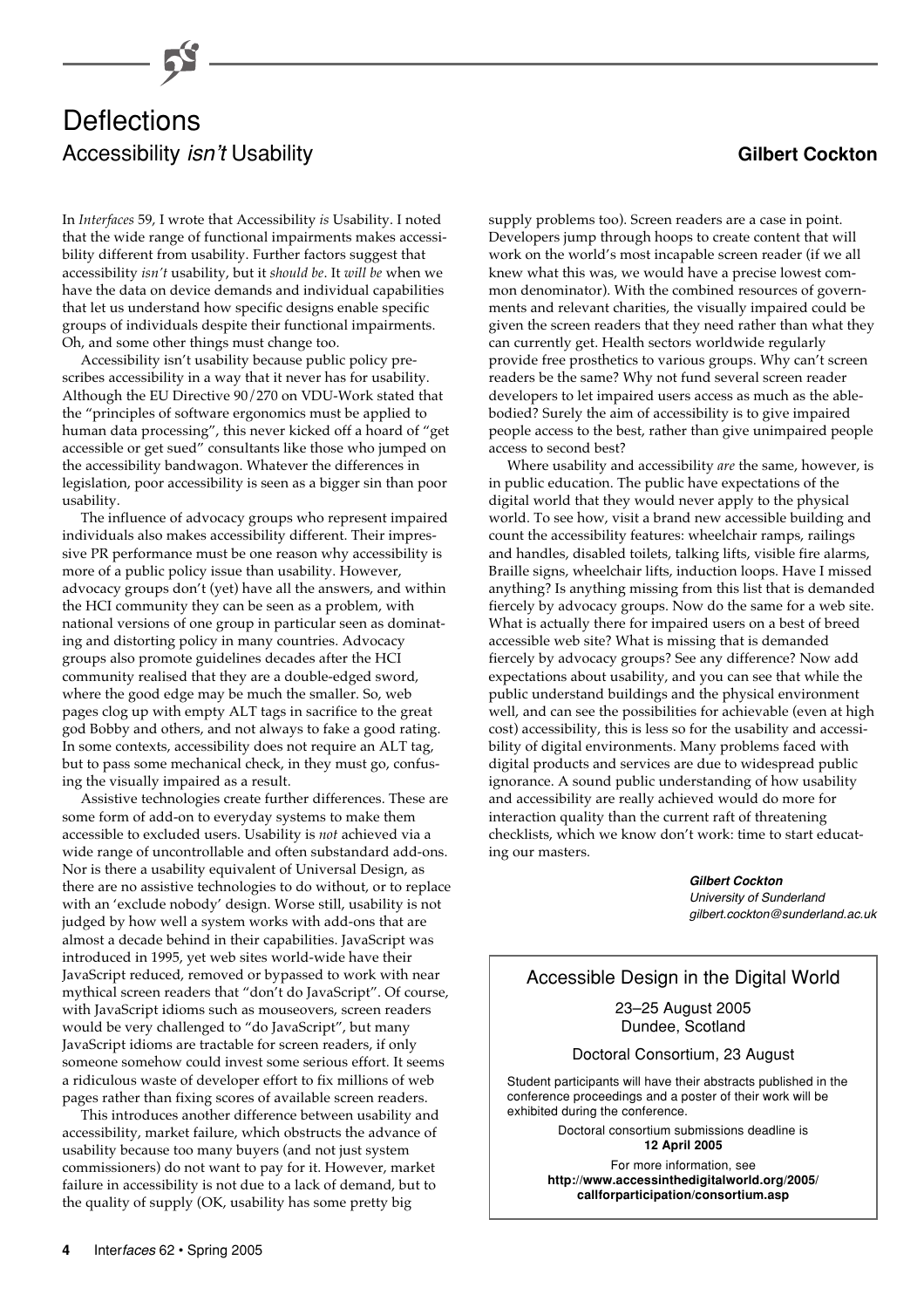## Usability – a new slant



Usability is not always king – as Doug Engelbart once said: "If ease of use was the only valid criterion, people would stick to tricycles and never try bicycles".

We need more than usability to make things work appropriately. Design is (or should be) a conversation between the users, the desired outcomes and side-effects, and the experts, and we have to ensure that the needs of one are not subsumed by the demands of another.

In the bad old days, the systems programmers built the system based on what they thought the users wanted, and it didn't work too well. In these more enlightened times, we have user-centred design which gives far greater weight to user experience and desirability. Bring on slanty design.

*Slanty design* is the term given to design that purposefully reduces functionality, and it is often very effective. For example, in the U.S. Library of Congress some desks are angled, with glass over the wood, so that nothing harmful can be placed on the desks. This makes them less usable (a user-centric angle) but much more appropriate for their overall purpose.

The new Apple iPod Shuffle is also an example of slanty design. Small, neat and light, it holds about 100 songs, piggybacks on the wave of iPod chic, and is marketed with a lack of usability as a selling point. You can either play all the tracks in order, or play them randomly. Oh, and you can skip to the next track. Where is Apple's famous usability? It went when they decided to remove the screen, which I suspect had far more to do with manufacturing costs than with a desire to create a new musical experience for their customers. So, it's less usable. But is it less desirable? Probably not. It brings iPod cool down in price, making it even more widely available. It does offer a different experience in listening to music – how many people do you know who actually ever use the random button on their CD players? The fact that people could have experienced music in this way doesn't mean that they actually did. And Apple are banking on the fact that just because they didn't use it doesn't mean they wouldn't want to. Still with me?

For me, one way of viewing slanty design is that it can do away with signs and instructions. Slanty design incorporates the message, making it hard to do unwanted things as well as easy to do wanted things. If usability is making it easy for users to do what they need to do, then we need to have unusability as well – making it hard for them to do the things we don't want them to do. Rather than a notice "Do not sit here", a slanty design would make it difficult to sit, forcing people to go somewhere else.

A pharmacological analogy springs to mind: a powerful drug may well do exactly what we want it to do (stop rejection of a transplanted organ, for example). However, it may be a 'dirty' drug, in that it has numerous unwanted sideeffects. One approach is to treat the side-effects with other drugs, but this is a somewhat circular argument and anyone who has had serious medical treatment knows it makes you rattle like crazy because of all the pills you have to take. A better approach is to develop cleaner drugs – ones that have the same effect on the problem, but fewer side-effects.

Perhaps this is a new concept we need to add into our usability vocabulary - we wantlean usability: usability on the important issues, but without the side-effects that allow the users to create a whole new set of problems for themselves.

I'd incorporate slanty design at airport baggage carousels. The scrum of trolleys around the carousel makes it practically impossible to grab your bag when it finally emerges, and a number of approaches have been tried. Big signs were the first: "Please leave a gap between the carousel and your trolley", which didn't work. Next, a boundary line was drawn around the belt – this had a slight effect, but hardly solved the problem. The best solution I've seen so far is a wide strip of strongly coloured tiles around the belt; psychologically, people are reticent about breaking into that boundary area and it reduces the scrum slightly. But it only takes half a dozen people to push into the space, and the effect begins to break down, exacerbated by the fact that it becomes harder to see the floor once there is a mass of people near it.

My slanty design would put a ramp of about 45 degrees extending two metres or so from the belt. It would be uncomfortable to stand on, and trolleys would roll off backwards, or at least be awkward to handle. I might add a small dip that caught the front wheels, too, making it even harder to get the thing on there in the first place, but not big enough to trip anyone up. If I was being really slanty, I'd make the surface from one-inch high stiff bristles, making it a real pain for the trolleys and not too comfy for the passengers. Much easier for people to remain, with their trolleys, on the nice flat floor than negotiate my awkward hill – and therefore we'd retain the space we need, and people could manage the short dash forwards, up the hill, to grab their bag and then return to their trolley, clearing the way for the next passenger.

Clean and slanty – the future of usability?

**Russell Beale** R.Beale@cs.bham.ac.uk Advanced Interaction Group University of Birmingham

### CREATING BONDS WITH HUMANOIDS In conjunction with AAMAS 2005

Utrecht University, The Netherlands July 25/26, 2005

Humanoids (virtual such as Embodied Conversational Agents, ECAs in short, or human-like robots) are a powerful means of interaction between humans and machines.

The topic of this workshop is on the bonds that humans and humanoids (virtual or not) may create with each other when interacting. More specifically, it lies in techniques and models allowing an agent to build a long lasting relation with the user.

The deadline for submitting contributions to the workshop is **March 14, 2005**

For more information, see **http://www.iut.univ-paris8.fr/~pelachaud/AAMAS05**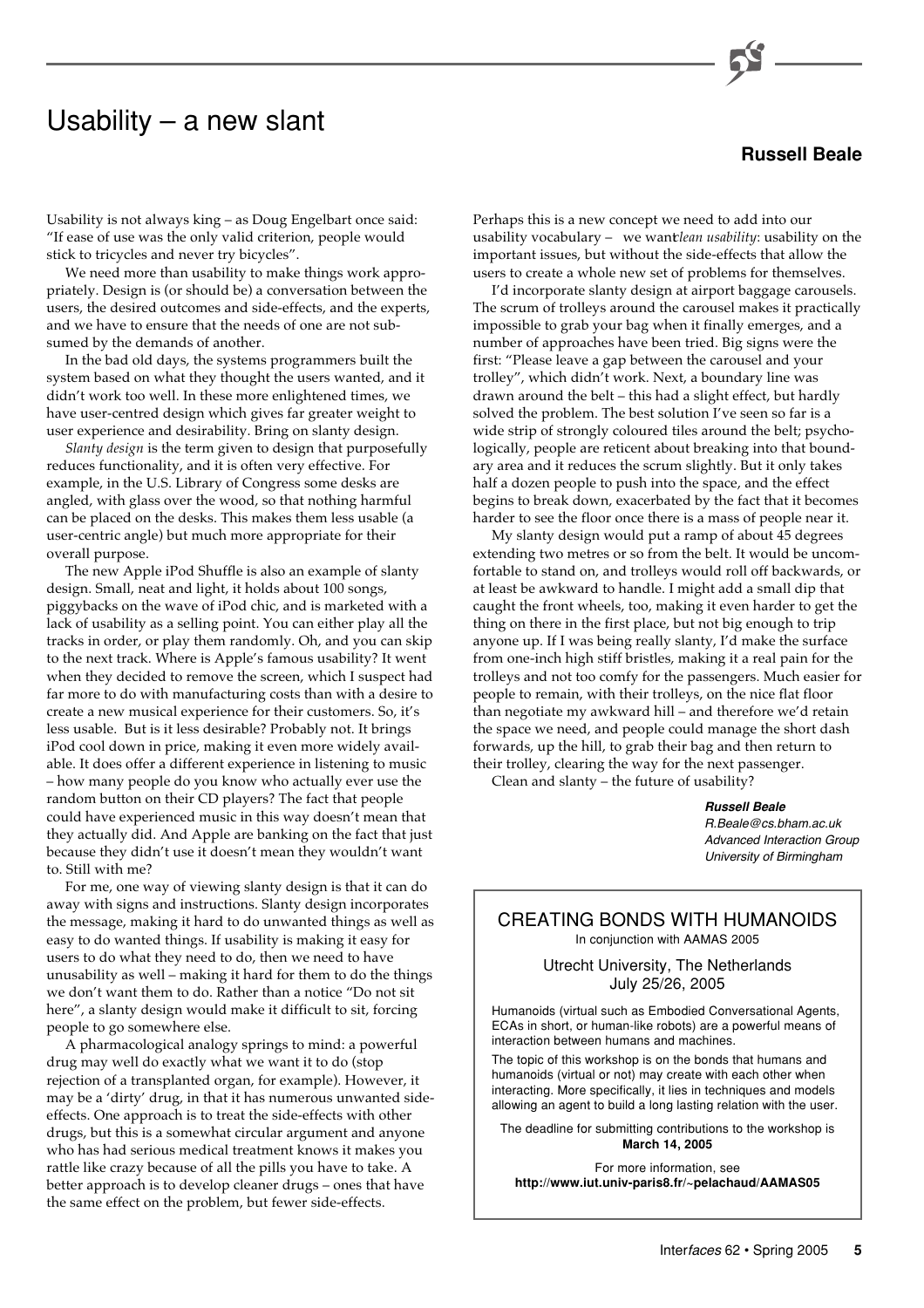# HCI and the Older Population workshop

## **Joy Goodman**



The proportion of older people in the developed world is rapidly increasing and it is imperative to consider how technology design can meet the needs and wants of this important user group. Older people currently

control a large proportion of

the wealth in the UK and many have a substantial disposable income. There is also no evidence that they are particularly averse to using new technologies, if those technologies are appropriately designed and introduced. In addition, the increasing proportion of older people will lead to a significant increase in the numbers needing support for daily activities and in those needing long-term care. Technology presents one important avenue for providing such support but only if it meets actual needs in appropriate ways and can be used effectively.

These reasons provide strong imperatives for investigating human–computer interaction as it relates to the older population, and provided the motivation for the workshop on 'HCI and the Older Population' at HCI 2004. This attracted 24 participants, from as far afield as the US, Japan and Finland and from a mix of different backgrounds – universities, research institutes, industry, and the older population.

The workshop followed a varied programme, with talks on topics as diverse as game design, navigation, support for social interaction, information access, and the use of theatre to demonstrate product ideas. Others had the opportunity to present their work through posters and the occasional demo.



Posters also helped to present several key issues in the area and provided the opportunity for participants to respond to them individually before breaking up into smaller discussion groups (and taking advantage of the September sunshine). These groups looked at three topics in more detail: ethical issues, research methods, and the characteristics of suitable technology. Interesting (and occasionally heated) discussions gave rise to some solutions and suggestions for the way forward.

Invited talks and videos helped the participants to gain a better rounded view of the area. Andrew Monk, from the Centre for Usable Home Technology at York University, raised the issues of dependability, sociability, and enjoyment in the use and design of technology. Isobel Lindsay and Wilfred Lakie, both members of the older population, helped us to understand the user's point of view as they described their experiences of technology and what they want from computers. Further insight into the user experience was provided by a series of videos, produced by the Utopia project. These videos used professional actors to portray, through scripted interactions, an amalgamation of many older people's experiences with computers.

The day seemed to be a great success, with attendees commenting on how enjoyable and interesting they had found it. It was felt that future similar workshops would help to consolidate this research community and we also hope to produce a journal special issue resulting from the workshop.

If you would like to find out more, read the proceedings or see some of the outcomes of discussions, please visit the workshop's website at

[http://www.dcs.gla.ac.uk/utopia/workshop/](http://www.dcs.gla.ac.uk/utopia/workshop/hciworkshop04.html) hciworkshop04.html

> **Joy Goodman** University of Glasgow joy@dcs.gla.ac.uk

## How secure are memorable passwords? **Alistair Edwards**

It seems that we need increasing numbers of passwords in order to do almost anything on the Web. We are frequently urged to choose 'good' passwords – ones which will not be easy for someone else to guess or for 'cracking' software to break. The strongest password is a random selection of characters – but that is also likely to be very hard to remember.

I am carrying out an experiment to try to measure the strength and the memorability of different passwords. I need to collect a lot of data and am therefore asking for volunteers to visit <http://www-users.cs.york.ac.uk/~alistair/passwords/> to take part in the experiment. The task is not very daunting. It requires a total of three visits to this website: one to set the password and two more to see whether you have remembered it (email reminders are sent).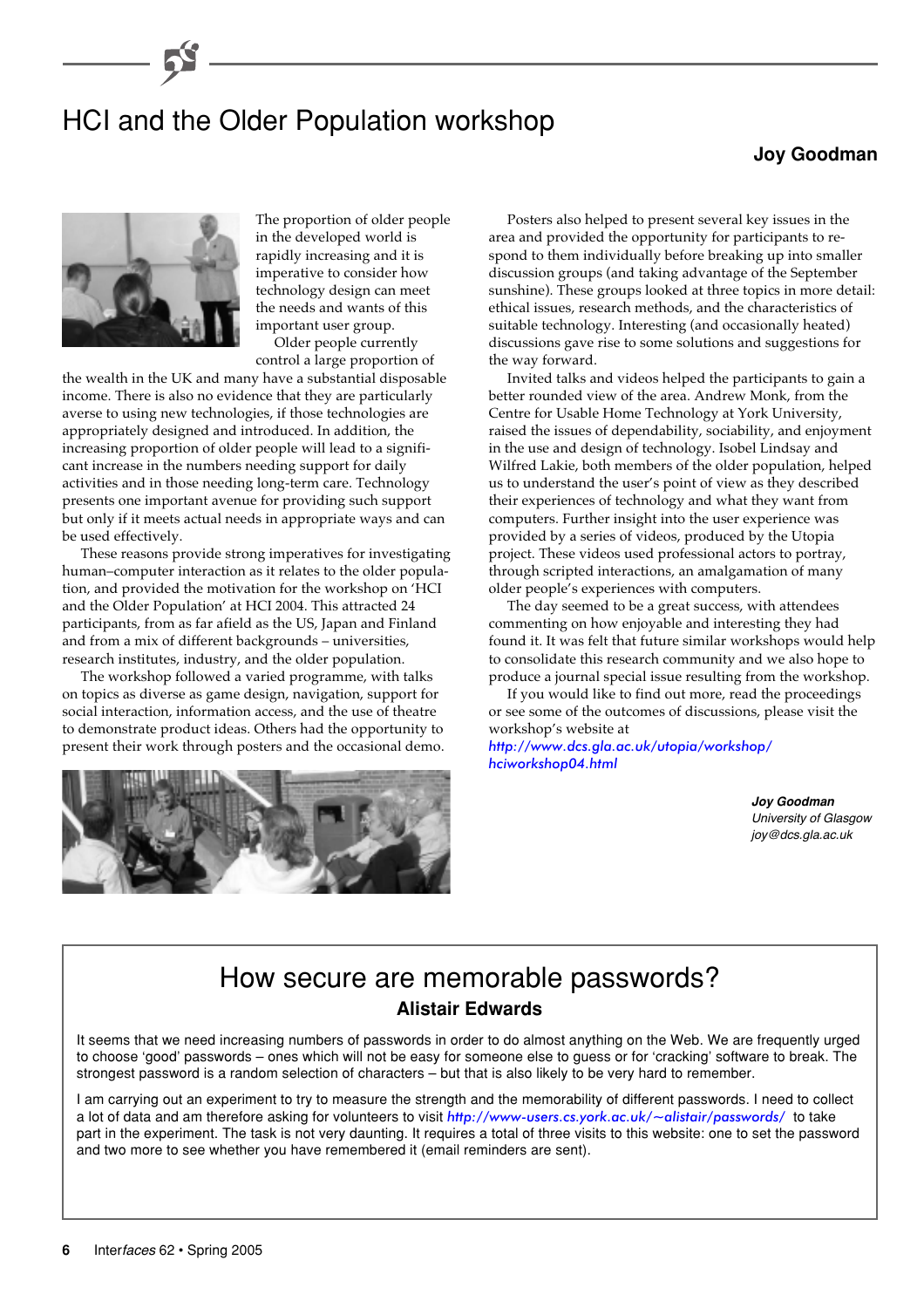## Applying e-science to social science

## **Gillian Sinclair**

The ESRC National Centre for e-Social Science (NCeSS) was formally launched in December 2004 by Professor Ian Diamond, Chief Executive of the ESRC, and Sue Duncan, Government Chief Social Researcher. Its mission is to encourage the UK social science research community to explore the application of Grid computing and 'e-Science' to social science research problems. Since coming into existence in April 2004, the centre has recruited a team of seven staff based at the hub at the University of Manchester with support from the UK Data Archive at the University of Essex.

The application of e-science in the social sciences is a new concept and will involve many challenges. At first it may be difficult to comprehend how e-science could be applied to the research challenges faced by social scientists. However, several areas have already been identified, such as making social science datasets more accessible, easier to integrate and share; enabling the collection of new kinds of data and in much larger volumes; providing more powerful modelling and simulation-based tools; facilitating national and international collaboration.

To develop the research agenda for e-social science, the ESRC initially funded eleven small pilot demonstrator projects. Each of these took an aspect of social science research and investigated the possible developments or improvements that e-science could bring to it. A wide range of issues were examined such as confidentiality and ethical issues posed by the Grid; the combining of quantitative and qualitative data in real-time for analysing financial markets; the effectiveness of an Open Grid Services Architecture component-based approach to handling large-scale statistical modelling problems; and the development of a software demonstrator to show the potential of Grid technologies to support and extend existing practices in video analysis. Further information regarding these projects can be found on our website.

In December 2004, four NCeSS research nodes at various institutions across the UK were announced. These nodes have funding for three years and a remit to take an in-depth look at the application of e-science to specific areas of social science research:

*Collaboration for Quantitative e-Social Science Statistics (Lancaster University)*: stimulating the uptake of quantitative e-social science methodologies and Grid technologies in the social sciences, government agencies, social and health services, industry and commerce.

*Modelling and Simulation for e-Social Science (Leeds University)*: mobilising the Grid to develop tools whose power and flexibility surpasses existing research output, and demonstrating their applicability within a variety of substantive research and policy environments.

*Understanding New Forms of Digital Record for e-Social Science (Nottingham University)*: exploring how new forms of digital record may emerge within e-social science, and examining how Grid-based technologies can be extended to provide new processes and services through which social science data may be collected, collated, and distributed.

*Mixed Media Grid (Bristol University)*: generating tools and techniques for social scientists to collaboratively analyse audio-visual qualitative data and related materials. The node focuses on understanding current analytic practice, and applying this understanding to develop interfaces and infrastructures for collaborative research.

Further nodes will be commissioned in 2006.

In addition to node funding, small grants (up to £45k) are available for short-term projects. The small grant scheme has been designed to encourage innovative research ideas. Topics of relevance include the usability of Grid tools and infrastructures: as these become more widely deployed, usability is beginning to emerge as an important problem area. The HCI community, of course, knows very well that addressing usability issues is often critical for the successful introduction of new IT systems and work practices. In the case of e-social Science (and e-science more generally), these issues span an unusually wide range of concerns. They range from the challenge of representing the richness and power of Gridbased tools and services in a useful and usable form to diverse user communities, to the design of Virtual Research Environments for large scale, multidisciplinary research collaborations. The call for small grant applications is open until April 2005.

NCeSS has a remit to make the social science community aware of the research taking place in e-social science and the benefits of using e-science in research, and to encourage the community to get involved in shaping e-social science research. As part of the latter, NCeSS (in conjunction with the Joint Information Systems Committee) is organising a series of Agenda Setting Workshops. Three ASWs, covering topics such as video analysis, quantitative methods, and awareness and training, have already been announced. Full details, including booking information, can be found on the NCeSS website.

This summer will see the First International Conference on e-Social Science being held in Manchester (22nd–24th June) at which a range of papers, workshops and tutorials will be presented reporting on case studies of e-social science, applications, tools, methods and the impact of e-science on research.

The NCeSS web site ([http://www.ncess.ac.uk](http://www.ncess.ac.uk/)) has details of current and planned activities, including the First International Conference on e-Social Science (CfP closing date: February 1st), and funding opportunities.

If you would like to be added to the NCeSS mailing list, or for information on NCeSS events, contact the Programme Manager, Gillian Sinclair (gillian.sinclair@ncess.ac.uk). For more information on the research programme, contact the Research Director, Rob Procter (rob.procter@ncess.ac.uk).

> **Gillian Sinclair** gillian.sinclair@ncess.ac.uk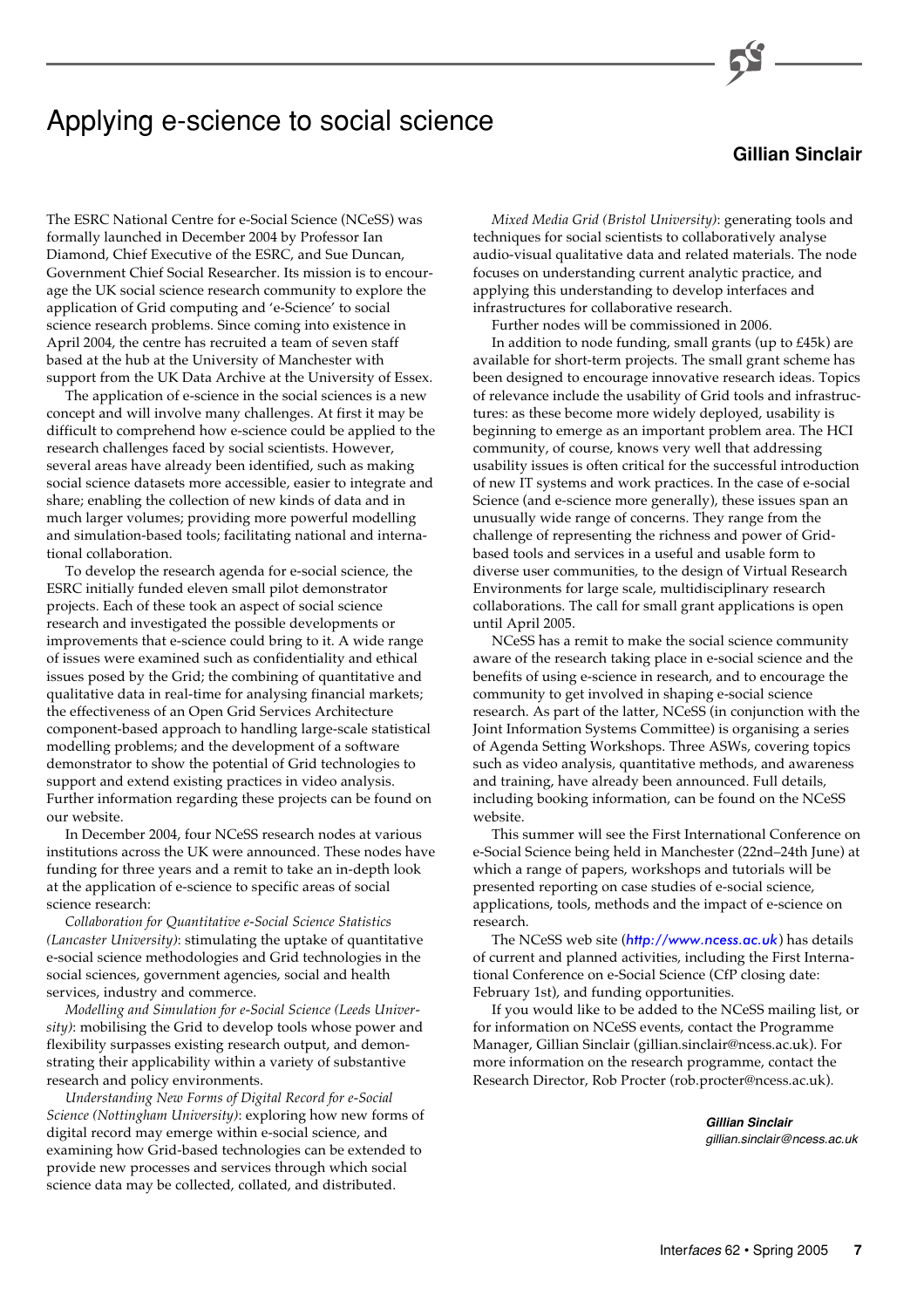# The ABC of CCI (Child Computer Interaction)

## **Janet Read**



Child Computer Interaction is a branch of HCI that is slowly becoming more prominent as researchers and developers start to take account of the ways in which children interact with computers. Over the last ten years, there has been activity in the design of interfaces for children in a number of different places, notably in Maryland, US by Allison Druin, and in Sussex by Yvonne Rogers and the late Michael Scaife; however, much of this was predominantly about design and some of the other facets of HCI have only recently begun to be well studied.

It might be argued that CCI as a discipline was first defined by the contributions made at the inaugural Interaction Design and Children workshop in 2002, which resulted from the joint vision of Panos Markopoulos and Mattilde Bekker at the Technical University of Eindhoven. This event has since been followed by annual peer-reviewed conferences, with proceedings published by the ACM Digital Library: the 2005 conference will take place next summer in the USA, and the 2006 conference is already planned for Finland.

The rise of activity in the CCI area has also led to other significant outputs; there was a special edition of *Interacting with Computers* in 2003, an MSc in Child Computer Interaction is being offered in Preston and a number of research groups have been set up around the country.

In this time of enthusiastic yet youthful growth, it is useful and possibly essential to stand back and attempt to answer the question – what is Child Computer Interaction? Or, more specifically, why and how is it different from Human– Computer Interaction; after all, aren't children also human? If CCI is defined by the contributions of a conference, what happens if the conference changes? For instance, it is currently the case that the CCI community is keen to keep educational technology at arm's length but this may not always be the case.

As a member of a Child Computer Interaction research group, I have been known to describe CCI as HCI with children; but this is not a very helpful definition as it fails to say anything about what is going on. Children are not little

adults, and with that, rather obvious, statement I present an ABC of differences (or an ABC of CCI).

## **A is for Activities**

Children do different things than adults and they do different things than adults at computers. They are less likely to be doing work on the computer than adults and are more likely to be playing. They are seldom task-driven, which causes problems for many of the task-based HCI models and processes. It is non-trivial to do a task analysis of playing SIMS 2; it is equally difficult to do a cognitive walkthrough of painting a picture in Art Attack!

### **B is for Behaviours**

Even when children are given the same applications and tools as adults they behave differently. Watching a child using Microsoft Word, or searching in Google, it is evident that they do not do the same things. When was the last time you used Word Art in a document? When did you last do a search on Google for Egipshuns?

The different behaviours of children are sometimes predicted by their incomplete models of what is going on in the interface, sometimes caused by their lack of knowledge (e.g. spelling), and sometimes simply a feature of their desire to use the more 'fun' aspects of software that adults feel are inappropriate!

## **C is for Concerns**

When adults evaluate software they generally focus on usability, with some interest in learning and the user experience. The designers have a clear understanding about what the users want as they are from the same group. When children use software, as adults we need to be concerned about their safety (especially on the internet), but the children do not share this concern. Conversely, children want products that are fun and that support play and yet designers may be unable to envision this, thus making design difficult.

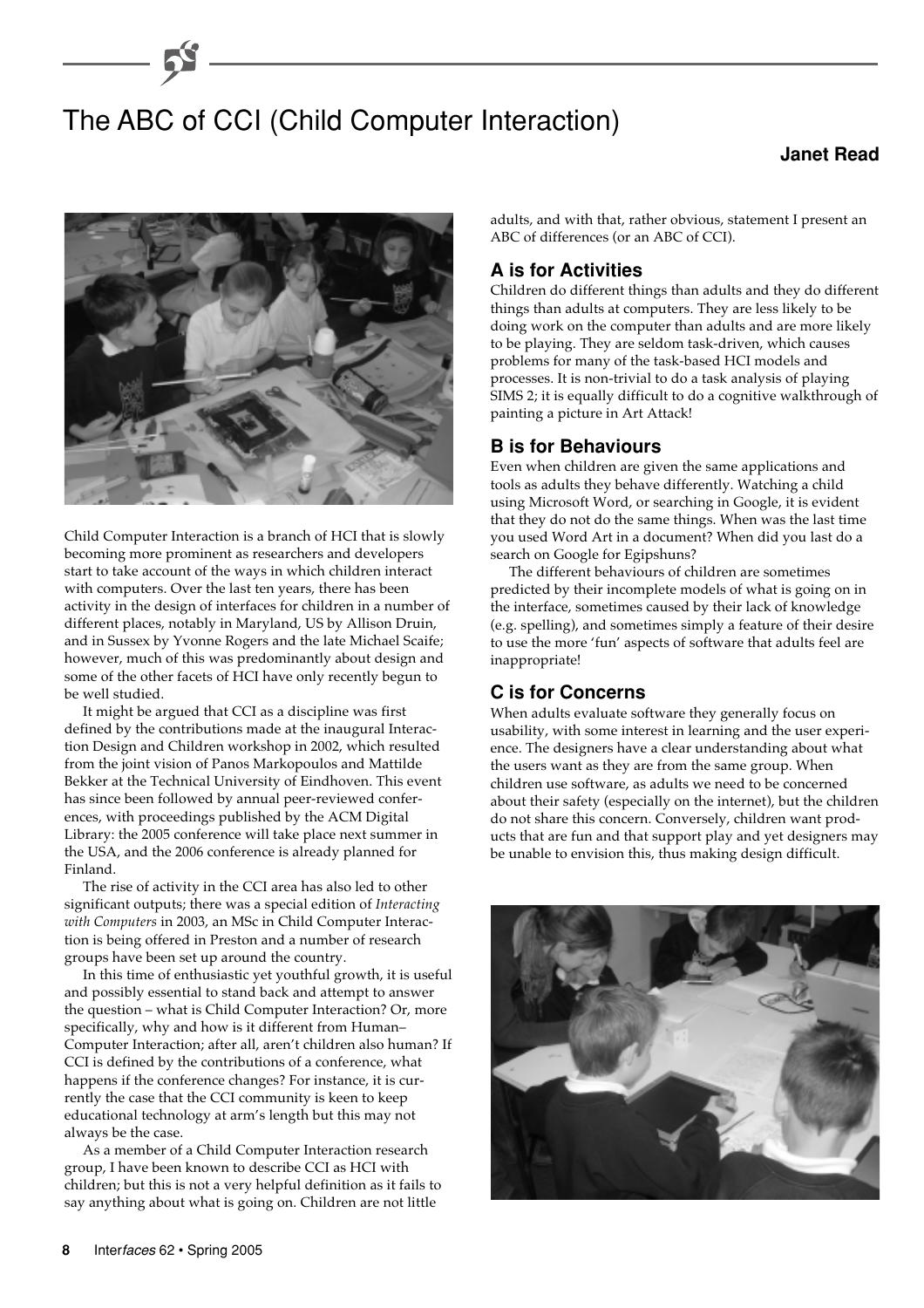## **What can HCI (and CCI) learn from the ABC?**

Firstly – from A, we need new methods for evaluation and specification of interfaces. We can learn from games design and from affective interface design, both of which are not task-based.

Secondly – from B, we cannot design products for children without getting to know them. We need to have interfaces that can be made usable for the least literate children as well as fun for all children.

Thirdly – from C, we need both children and adults to evaluate and design together. Both can learn from each other.

This is in part a definition of, and an agenda for, CCI. Research is needed to establish the answers to all sorts of core questions. How can we help adults carry out effective heuristic evaluations of interfaces for children? In what ways can children effectively contribute to the design of interactive products? Are there guidelines that can be used to ensure accessible software for children across all literacy levels?

Child Computer Interaction needs to begin to grow up. We can learn from the experience of the HCI community; perhaps we want to build fields rather than brick walls and flying saucers rather than ladders! (Cockton, 2004), but eventually we will also have to decide what the value of the interface is, where that value is leaking out and what are our own grand challenges (Thimbleby, 2004).



#### **References**

Cockton, G (2004) Three and a Half Decades of HCI: Three Brick Walls and Half a Ladder. *HCI2004* Volume 2, pp 17 – 20 (Research Press International). Thimbleby, H (2004) Supporting Diverse HCI Research. *HCI2004* Volume 2, pp 125 – 128 (Research Press International).

**Janet C Read**

The Child Computer Interaction Group [www.chici.org](http://www.chici.org/)

## HCIEd-8

#### 25–26 April 2005 BCS London, Covent Garden, London

HCIEd-8 is the 8th Workshop on Human–Computer Interaction Education and Practice. It is organised by the BCS HCI Group's Education and Practice Sub-Committee, and will be held in the BCS London premises in Covent Garden, in Central London.

The HCIEd series of workshops is usually held twice a year, once at or around Easter, and the second at the BHCI Group's annual conference in September.

The purpose of HCIEd-8 is (i) to identify best practice in HCI education and training in university and industry, and (ii) to understand the definition of the systems ergonomics component of the Skills Framework for the Information Age, SFIA, used to define industry-based achievement levels, and how that might inform our education and training practices, and in turn how we might influence the re-development of the SFIA, which will impact the criteria for HCI accreditation.

Call for Papers

Third International Conference on Active Media Technology (AMT2005)

> May 19–21, 2005 Japan

Accepting late-breaking results papers until **4th March** and demo/poster submissions until

**28th February**

For more information, see **http://www.eng.kagawa-u.ac.jp/AMT2005/**

## Interacting with Computers Special issue: Design for Civil Society

The January issue of Interacting with Computers, edited by Steve Walker and Andy Dearden, focuses on Design for Civil Society. This special issue includes the following papers:

Designing for civil society

S. Walker, A. Dearden; pp 1–8

Participating in civil society: the case of networked communities A. Kavanaugh, J.M. Carroll, M.B. Rosson, D.D. Reese, T.T. Zin; pp 9–33

Net neighbours: adapting HCI methods to cross the digital divide M. Blythe, A. Monk; pp 35–56

Fairtrade.com versus Fairtrade.org – how Fairtrade organisations use the Internet

D. Kleine; pp 57–83

Online design for bilingual civil society: a Welsh perspective D. Cunliffe, D. Roberts-Young; pp 85–104

Programming for cognitive justice – Towards an ethical framework for democratic code

M. van der Velden; pp 105–120

Interacting with Computers is the interdisciplinary journal of human–computer interaction associated with the British HCI Group. The journal is edited by Dianne Murray and is published by Elsevier.

As a member of the British HCI Group, you are entitled to highly preferential subscription rates for major HCI publications by Elsevier, including Interacting with Computers and numerous HCI books.

For more information about Interacting with Computers, see [http://www.elsevier.com/locate/intcom](http://www.elsevier.com/locate/intcom/)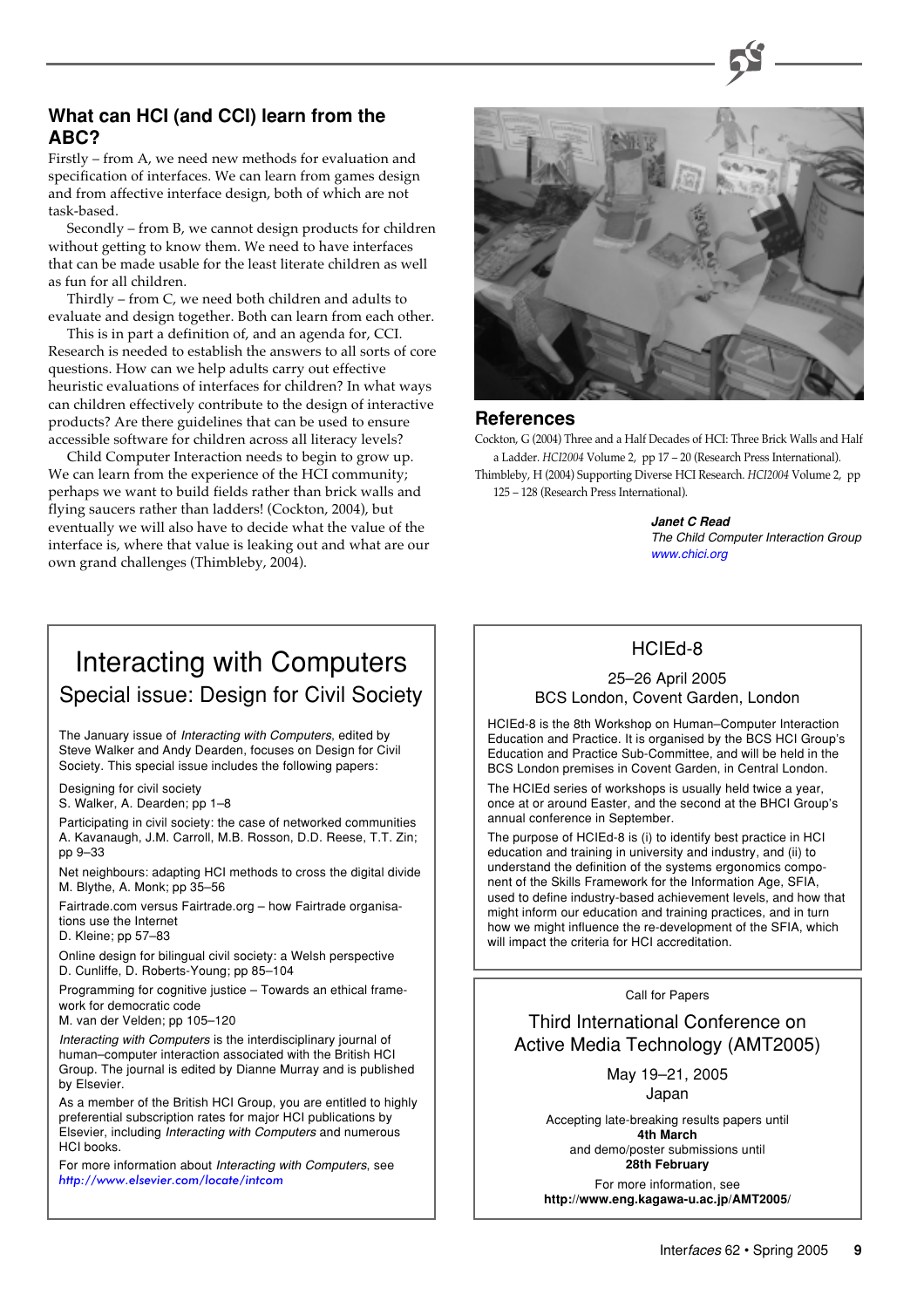## Can we do better human–computer interaction by observing human–animal interaction? 10th International Conference on Human–Animal Interactions

Though it is many years ago now, I can still vaguely remember watching Skippy the Bush Kangaroo on Saturday mornings and school holidays. This seminal TV drama featured a recurring scene in every episode: the bush park ranger, gazing sincerely into the eyes of a gibbering, twitching kangaroo and uttering something along the lines of "What's that Skippy? – the kids are stuck in a waterhole just this side of Kylie's Creek?"

Animals may routinely interact with humans in ancient sixties kids' TV programmes, but what do most of us know about how animals interact with humans in reality? There are many dog-owners who will swear that their pet can read their mind, communicate effortlessly, and do just about all the things that Skippy seemingly used to. Dogs cannot, of course, read our minds – it is just that they are incredibly adept at interacting with us. This ability is something that is genetic – even puppies have been shown to be able to understand interactions with humans better than, for instance, chimpanzees. A few tens of thousands of years of evolution have enabled domestic dogs to become so finely tuned to human behaviour that they can easily interpret cues so subtle that even other humans cannot notice them.

Some computer science researchers, in areas such as affective computing, have long since recognised the importance of social interactions with animals such as dogs as relevant, if informal, models for the development of human– machine interfaces. For instance, Bruce Blumberg's Synthetic Characters Group at the MIT Media Lab have reported a number of increasingly sophisticated simulations that exhibit both dog–dog and dog–human interactions. Alongside this, observations of dog–human, and other creature–human, interaction have been used by researchers to inform the construction of a number of, mostly entertainment-based, computer systems; indeed a number of commercial software simulations (such as Catz and Dogz) have been available for some time. Alongside these software developments, dog-like robotic toys, most famously the Sony Aibo, can now be purchased as consumer products.

However, I personally feel that we have barely scratched the surface in this area and that there is great scope for undertaking multi-disciplinary research as computer scientists and engineers alongside animal behaviour specialists from disciplines such as psychology, sociology and biology, to try and use observations of our social interactions with creatures, and particularly dogs, to try and inform the development of human–computer interfaces. With this in mind, I attended one day of the 10th International Conference on Human–Animal Interactions hosted by the Society for Companion Animal Studies (SCAS) on behalf of the International Association of Human–Animal Interaction Organisations (IAHAIO) which was held from 6–9th October 2004 at the SECC in Glasgow. This is the premier international meeting on human–animal interactions and this year drew an attendance of 500 delegates from around the globe. I went along to the event on day two – principally to sit in on the Robotics session that day but also to try and briefly immerse myself, for a change, in an entirely different discipline.

The plenary presentation of the morning session I attended was given by Liz Paul from the Centre for Behavioural Biology at Bristol University and focussed on understanding of empathy with animals from a psychological perspective. This was quickly followed by a session on people's attitudes to animals – mostly the emphasis here was on what influences different types of person, or people with different backgrounds and experiences, in their behaviour towards animals. This was all very reminiscent of studies that might be done when examining subjects' performance in computer-based tasks, and also of ongoing work in developing empathetic interfaces.

An area which is very active in our own field at the moment is that of assistive technology – see the summary of the Home and Electronic Assistive Technology Workshop in *Interfaces* 59, for instance. As part of this area, the evaluation of the introduction of technology into environments such as care homes for the elderly is also receiving a good deal of attention. The next session I attended at the IAHAIO event, called Pets & Older People, was extraordinarily relevant to the progress in the area of assistive technology for vulnerable sectors of the community. Several presentations demonstrated that the simple act of providing a focus of attention and discussion for residents in special care units for those with Alzheimer's disease improved quality of daily life for both residents and care workers. At IAHAIO this focus was provided by animals – usually dogs, but also even fish – and it was easy to see possible links to our own field which is striving to provide technological substitutes for these agents.

The post-lunch Robotics session continued this theme. Mostly, the session featured studies of Aibo being placed in the community – either in schools or in elderly care homes. Typically real dogs were also used in parallel sessions alongside Aibo. Subjects were then asked to complete questionnaires about their interactions with both real and robot dogs whilst observational data from interactions was also analysed. This was clearly a hot topic, and many of the researchers present had undertaken collaborative work with each other which spanned Europe, USA and Japan. Although

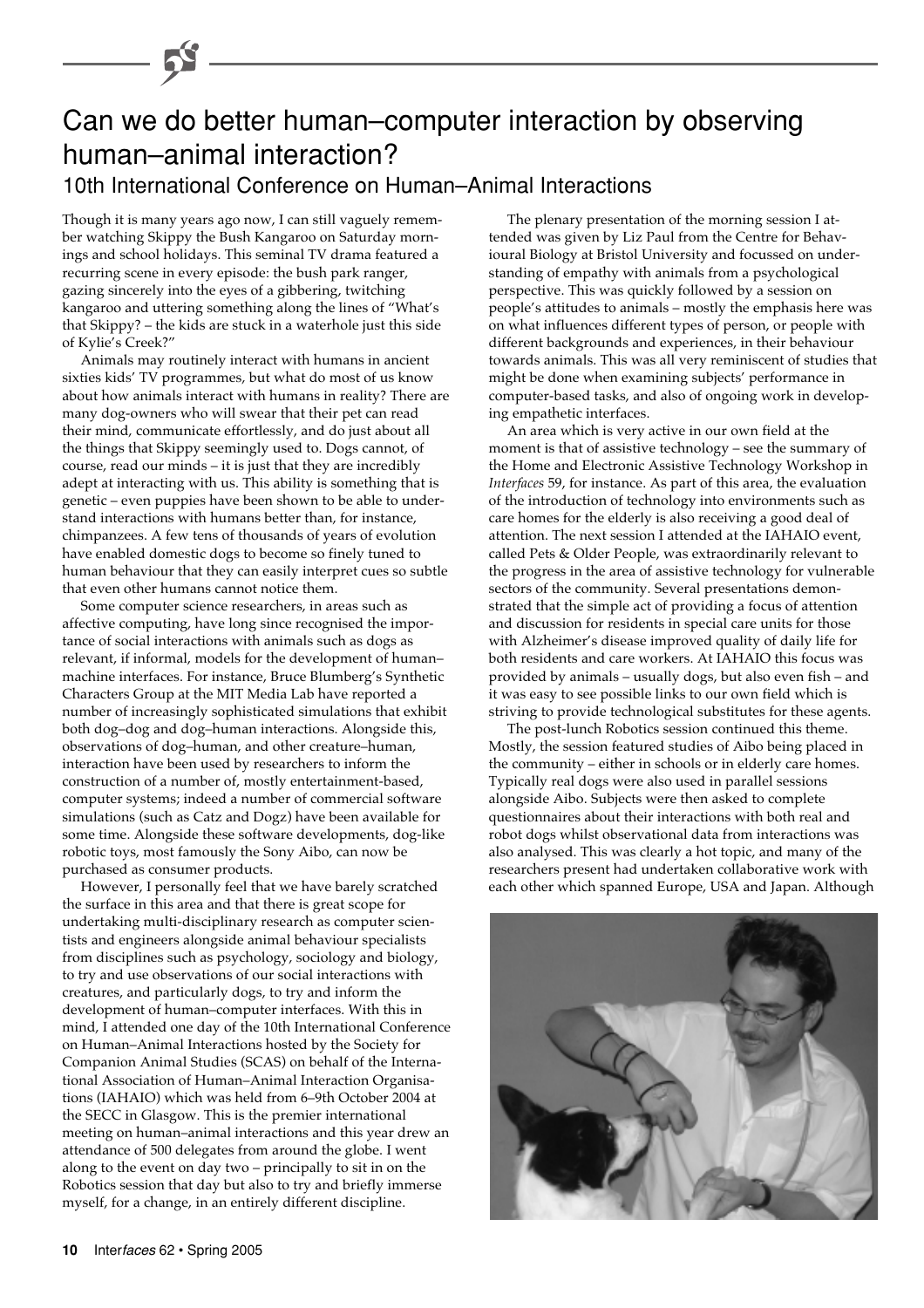## **Shaun Lawson**

Aibo was clearly an initial hit with many subjects in the studies presented, almost all researchers drew attention to the fact that, after a while, Aibo began to suffer from a lack of attention from the humans around it. A discussion ensued as to whether this was because Aibo was too complex a device to get to grips with and the subjects became bored – or, even, that it was because Aibo was not furry and therefore wasn't as cuddly as his real counterparts.

Having watched some of the video presentations of Aibo in schools and residential homes, however, it seemed to me that the problem was obvious – Aibo just doesn't behave like a real dog. One video showed a girl attempting to play with Aibo – who showed no interest whatsoever; a real dog would at least have tracked the girl around the room using its eyes and by turning its head – but not Aibo – who simply gazed at the wall. What was lacking from the otherwise fascinating work that was presented was any notion that we can use such studies to better inform the development of, firstly, toy devices like Aibo, but in the longer term, any computer device from which we expect recognition of things like affect, and attention – both of which are currently highly active areas of HCI-related research.

To make advances in our own area of HCI I believe we need, amongst other things, to make progress in understanding the social cognitive processes that go on between animals and humans. Building robots, or software agents, that

supposedly mimic this interaction is a remarkably fashionable area of research – though much of this seems a little premature at present given that leading researchers in human–animal interaction and ethology (animal behaviour) will emphasise the amount of work still to be tackled in their respective fields. For instance some dogs are so fine-tuned to their owner's behaviour that they can even tell when they are about to have an epileptic seizure – computers cannot reliably do this (for instance using EEG signals) – but nor do we understand how dogs do it. One poster presenter at IAHAIO with whom I discussed these ideas was Márta Gácsi from Eötvös University in Budapest. Márta's group has brought about some great advances in our understanding of social cognition between humans and dogs in recent years, and has even pioneered the use of video-mediated interaction between dogs and their owners. In future I foresee some extremely profitable collaborations between people from our own disciplines and human–animal interaction researchers like Márta – and who knows, in a few years time we may even get to consign Aibo to its rightful place in the toy cupboard and get to play instead with an affect-aware, empathetic mechanical Skippy (only kidding).

> **Shaun Lawson** Napier University S.Lawson@napier.ac.uk

## Colouring in HCI2005: the bigger picture **TOM** Tom McEwan





In our school of computing, the Multimedia & Interactive Systems Design Group are apparently referred to as the "colouring-in group". Oh, these software engineers are

such wags. But as well as the screen design that makes their software more usable, we can help fill in the gaps when it comes to articulating the needs and defining the requirements. They love us really, and they need us for sure.

True to form, the logo for HCI2005: The Bigger Picture has 16 square-ish windows that you can colour any way you choose. It's based on the signature window of the new Lindsay Stewart Lecture Theatre that will be the heart of the conference. But the logo is there for you to do things with – we didn't want one that lay there gathering dust, just as we want to create proceedings this year that will be wellthumbed and frequently cited. This is, after all, the British HCI Group's coming of age conference – the 19th in our own right and adding the two INTERACT conferences that we hosted as well, makes us 21 this year, and we want the keys to that door, and we want our ideas in the world, in use and making a difference.

Our other keynotes are still being confirmed as I write but *Interfaces* can exclusively reveal that Mary Czerwinski, senior



researcher and manager of Microsoft's Visualization and [Interaction \(VIBE\) Research Group \(](http://research.microsoft.com/research/vibe/)http://research. microsoft.com/research/vibe ), and SigCHI VP, will present the opening keynote at HCI2005: The Bigger Picture, and the closing keynote will be Professor Alistair Sutcliffe, Director of the Centre for Human Computer Interface Design in Manchester.

The last few weeks Radio 4's Today programme has woken me each morning with yet another disastrous story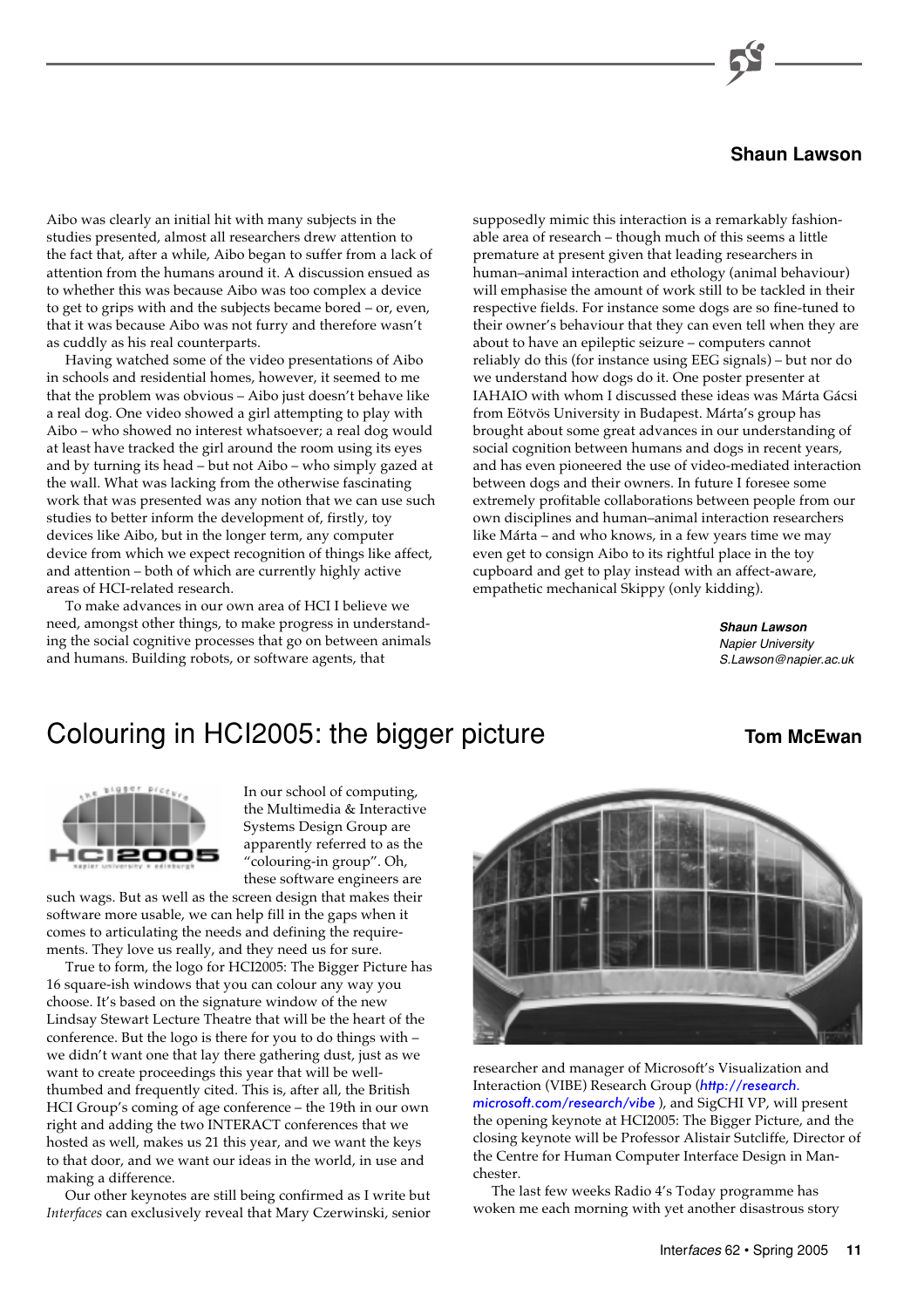about *technology* failing *people* trying to carry out *activities* in *contexts*. All the software and hardware engineers and database administrators seem to have spent so long trying to make things function that they have lost track of managing expectations, predicting and meeting changing needs, and understanding people who are not the same as them and the people they know. Apparently the official advice, to keep your PIN secure in shops, is to "cover the hand entering the number with your free hand". Leaving aside the accessibility issues for those who only have one or fewer working hands, didn't they notice that people might be holding their shopping, a toddler, a purse or a wallet in that hand. Even setting all that aside, what about the social issues of the signals that you send to your friends and neighbours in the queue that you don't trust them not to try and find out your PIN.

We see these things, we point them out, but are we managing to change them? When we do, do we "manage the story" – at lunch yesterday a colleague in our Design School was laughing at American drive-in ATMs having Braille pads – yet another political correctness inanity. Now we might recognise why, we might envision a dozen scenarios where this would be helpful, but unless we communicate the pictures we can paint, he's not listening (always end a rant with a mixed metaphor!).

By the time you read this, the 36 members of the conference committee will be hard at work with the logistical arrangement, reviewing and selecting the full papers, tutorials and workshops, and in a few weeks' time (early April) we will have set the delegate fees, opened the website for registrations, and be awaiting your final submissions in all the other categories by May 10th. We will also have provided on our website news about this year's innovations – the conference fringe, which will be the antithesis of the conference, yet a place where we can access and influence people we don't usually reach.

Our venue is magnificent. I'm rarely convinced by university architecture – too often the budget is spread too thin, but they spent effectively the £25m adding an inspiring conference and teaching venue to the historic Craiglockhart Hydro building, where the echoes of War Poets Owen and Sassoon still reverberate. It's a beautiful, moving venue, with lovely views across to the castle and the facilities that continue to delight me. The Prime Minister even chose Craiglockhart a few weeks ago to set out his stall for the election.

Edinburgh in the week after the festival (Sept 5th–9th are the conference dates) is a magical place. All the substance is still there even as the bunting is removed and the tinsel lines the gutter. The art galleries and museums still have running the world-class exhibitions that hundreds of thousands fought to see in the previous four weeks, but now they're quiet and contemplative places. Sometimes an innovative venue stays for a week or two either side of the festival. In a few weeks' time the lights start to come on in the buses on your way home from work, but for now the evenings are still light and rain doesn't usually get much closer than Glasgow.

Accommodation will be clustered around nightlife opportunities, yet only a short bus-ride or a two-mile jog/ stroll along the Union Canal from the conference venue. One hundred places in a hall of residence next to Haymarket train-station will be available – they will go fast, so book early, though there are many good quality cheap hotels near Haymarket, or just up the road at Tollcross (but book as soon as possible if you intend to arrive on the Sunday evening, as some festival-goers make that their last night).

With the international festival's fireworks display on Sunday 4th to kick things off, Lachlan MacKinnon is planning a social programme that you'll remember forever, and instead of the pain of conference coaches, we have arranged free day-tickets for Lothian Buses – the city will be yours while you are here. Around 25 buses each hour take less than 15 minutes to get to Craiglockhart from the middle of the city, with a variety of routes to help you get to know, or resume your love affair with, Scotland's capital city – check out services 4, 10, 27, 45 and now 23 at http://www. [lothianbuses.co.uk/howto/findRoute.asp](http://www.lothianbuses.co.uk/howto/findRoute.asp) . For those who want to drive in on the day, the conference venue has loads of free car parking.

We're going to paint the town red, we're going to see the bigger picture.

> **Tom McEwan** t.mcewan@napier.ac.uk

The conference venue gazes down on the Forth and Clyde Canal. Fear not, the snows will have lifted before the conference season.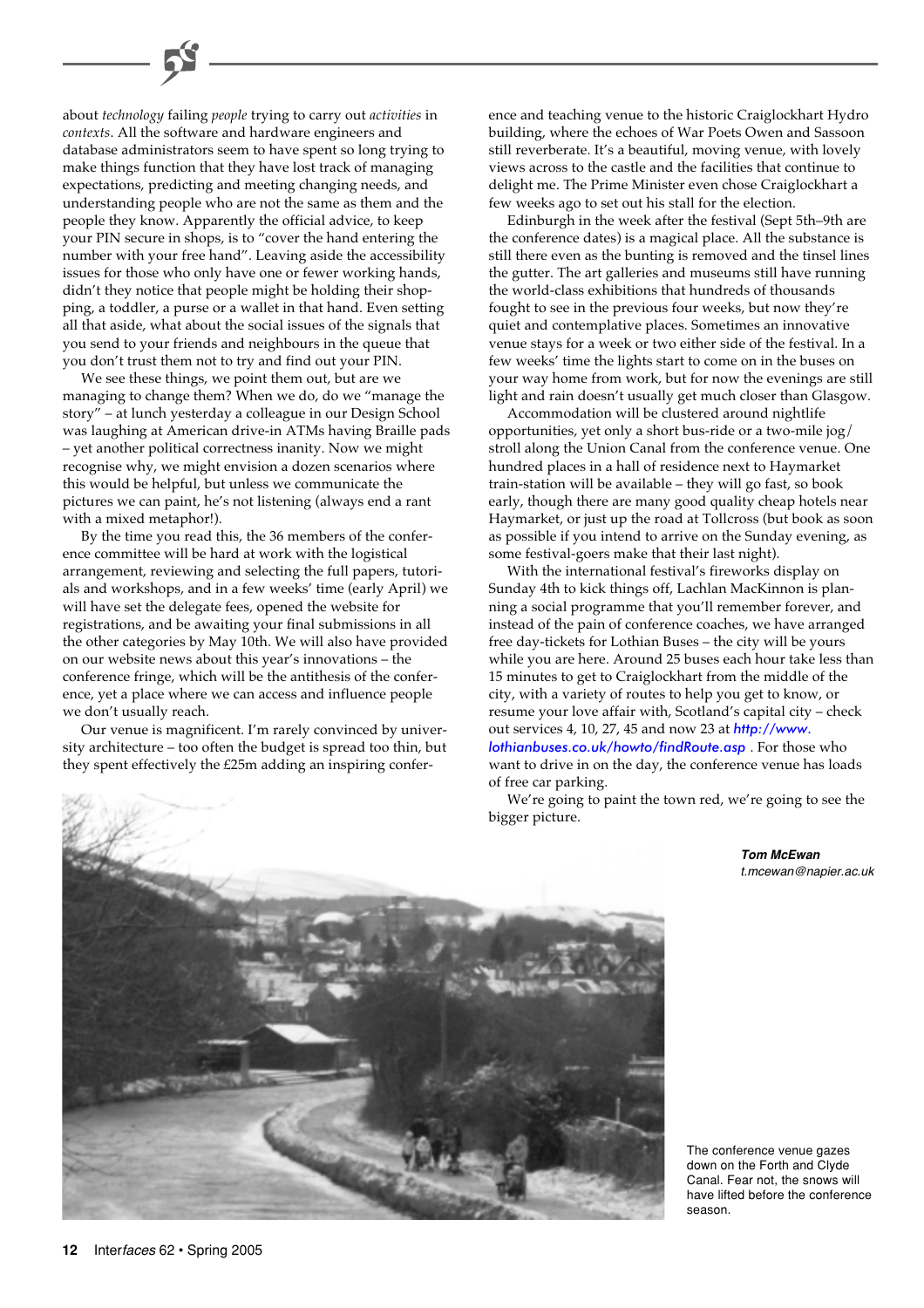## Experiencing design Everywhere a sign **Robert St Amant**

Once the basic ideas behind user-centred design become clear, some guidelines may seem so obvious as to go without saying. For example, Jakob Nielsen writes, "Error messages should be expressed in plain language (no codes), precisely indicate the problem, and constructively suggest a solution." This advice applies to most types of information in an interface. A novice designer might think, "Of course – why would feedback or instructions be provided in any other way?" Giving users information that's timely and appropriate, however, even for very specific situations, can be harder than it seems.

We can see this in our everyday environments. Consider signs, which often play a comparable role to informational dialogues and error messages in software. Although the state of knowledge concerning correct wording, visual design, and placement of signs has had decades to evolve, almost everyone can think of examples of signs that are inadequate, inappropriate, or even deceptive.

One of the classrooms in which I teach offers a vivid example for my students. On a solid wooden door at the front of the room, behind the lectern, a large white sign with red letters reads, "Fire door. Do not block." The meaning is obvious, except that if you approach the door to see how it works, you find that there is no way to open it – no knob, lever, or metal plate to push on. Further, the hinges are on the inside of the door, so that it opens into the classroom. A bit of thought leads to the realization that the door is for the students in the chemistry lab adjacent; if a fire breaks out in the lab they can escape into the classroom and from there to the corridor and out of the building.

All well and good, but where does that leave students in the classroom? Imagine a fire alarm going off and the smell of smoke in the air. Students rush to the obvious exit but find that there's no way to open the door marked "Fire door", and that pushing on it is not the solution in any case. When I describe this scenario to my students in the classroom, it usually meets with some uneasy laughter, but also an appreciation for the pitfalls of information design. They take a few lessons from this example.

First, messages are targeted at specific audiences, and messages must be appropriate for their audience. For the students in the chemistry lab, the sign would be perfectly appropriate if it were visible on the other side of the door, but for the students in the classroom, it is less than useless. Second, less information can sometimes actually improve a message: "Important: Do not block this door" would be sufficient in this case. This avoids drawing attention to the function of the door, functionality that is not aimed at those reading the sign. (Recently the sign was taken down from the door, which now stands blank. Though not an ideal solution it is at least a slight improvement.)

Other examples of poor signs are easy to find. My students write,

"On a country road near my town is a small bridge that goes over a creek. A sign on the bridge reads, 'Warning: Bridge floods in heavy rain.' I've noticed that when it does rain and the bridge floods over, the sign is submerged under the water. This



makes it very hard to know that the bridge is out during a rain storm. Some drivers have even missed the bridge altogether in the rain at night."

"I have made three signs with magic marker for customers at the video store where I work. The first one was a 'heat death' sign made with bright colours and an illustration of fire, with the warning not to leave tapes in the car. The second sign explained how discounts work. Again, I used bright colours and made the important, attention-grabbing parts larger. The third sign, complete with examples, explained the difference between 'widescreen' and 'formatted to fit your TV.'

I thought my signs were great because they were easy to read quickly and didn't include extra information. Much to my dismay, the owners decided to 'improve' my signs by making them on a computer and printing them out. They didn't make the new signs balanced, with some parts smaller and some larger, bright colours, etc. As a result, I noticed people NOT SEEING the signs any longer. I kept getting the questions that my homemade signs had been answering for them. It's true, I could just be bitter that my contribution went unnoticed and was tossed aside. But I felt the home-made ones really were easier to read than the ones made on the computer, and when the customers obviously aren't reading them any more, well, that only confirms my belief."

These examples emphasise further lessons about the importance of visual design, layout, and proper placement of information. If relevant information is not available at the right place and time, it can go unnoticed in the course of the natural activities associated with a task.

In general, one of the most important interface design concepts that students can learn is that the usefulness of information is tightly connected with task context. This can be seen clearly in so-called interface wizards, where users are presented with choices individually or in small groups, accompanied by information about the result of possible actions. The same rules that govern the effectiveness of signs, of which we have mentioned only a few, apply to these sequential dialogues. Wizard dialogues can be specialised to different user populations, with complexity hidden from novice users but with more detailed decisions available to expert users (who in any case can use different, more flexible interface facilities to accomplish their tasks.) The information that users see at any point in their decision-making process can be restricted to the current context, with less immediately relevant details delayed until later or made accessible only on request. Because wizards give users a well-focused view of individual choices in a sequence, visual design problems are much simplified, even if additional constraints on consistency must be taken into account. For user interfaces in many genres, such as fill-in forms and question–answer dialogues, the presentation of information can often be improved if designers are aware of basic rules that make everyday signs effective.

> **Rob St Amant** [http://www4.ncsu.edu/~stamant](http://www4.ncsu.edu/~stamant/)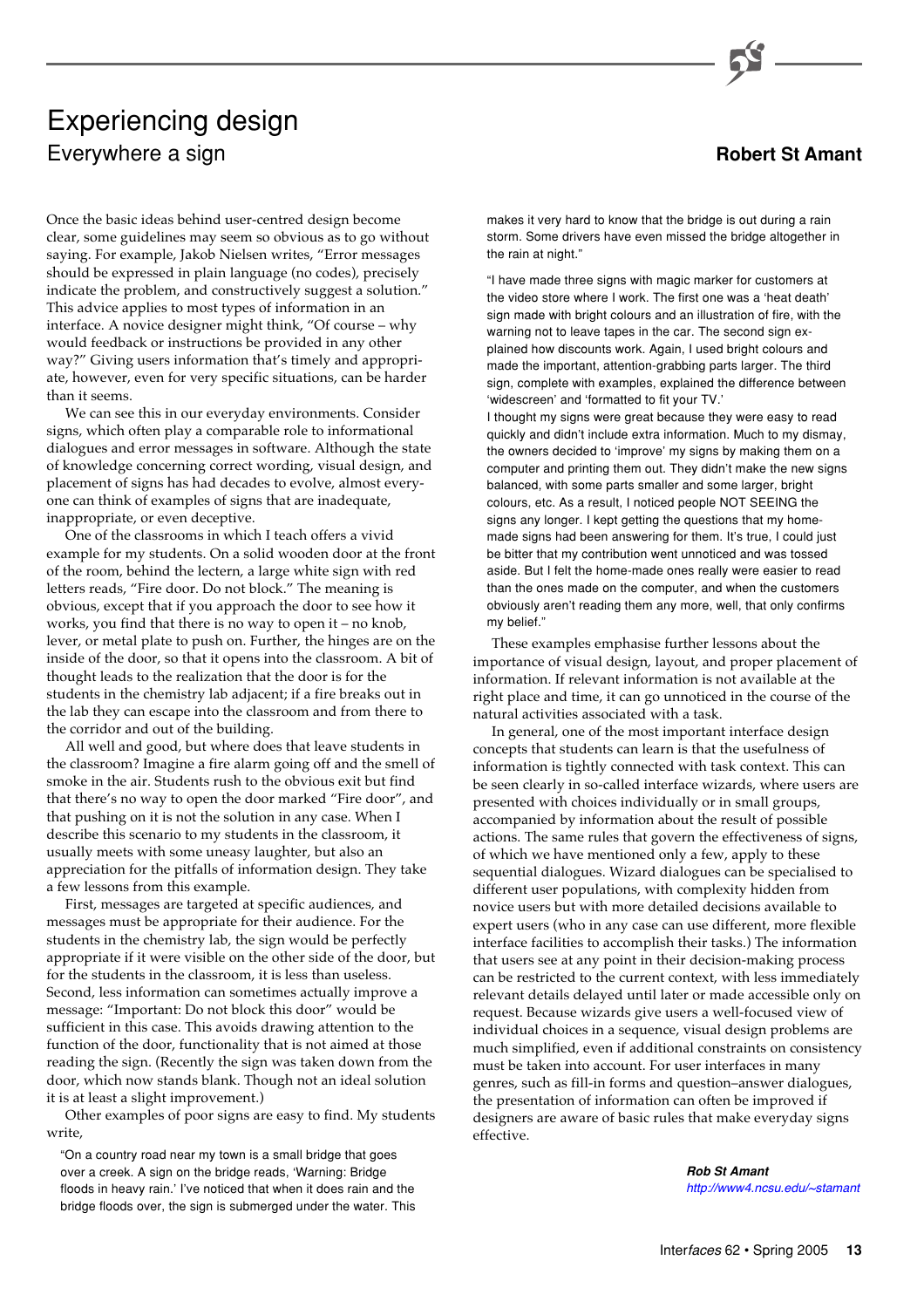# Communicating on behalf of the British HCI Group

### **Andy Dearden**

One of the changes that I've noticed since taking over as communications chair is how so much of what happens in the British HCI Group can be called 'communications'. Most recently I found myself responsible for 'communicating' (i.e. writing) our responses to the European Commission's 'challenges for Europe's Information Society beyond 2005' via the BCS. The consultation documents asked respondents to identify the top three priority areas for national government policy and EU level initiatives. One week to respond left me little time to consult with others.

Like most members of the group I suppose I feel that the European Union should be in favour of good HCI and should be supporting 'good things', but deciding on the precise areas that we should highlight for policy makers is not easy. Should we emphasise areas such as professionalism in IT services, enhancing the IT skills of citizens, promoting e-Inclusion and citizenship, building trust and dependability. Other BCS specialist groups emphasised interoperability and data management – which are important for our interaction with systems but perhaps we would see them as technical issues that should be driven by broader human concerns.

I don't want to dwell on the responses I gave. (The BCS response, and our contribution to that response, will be available online soon and we'll publish the URL in a future issue.) Rather, I want to use this example to reflect on how the group manages communications. I teach my students that six useful questions for thinking about any problem are: why, when, where, what, who and how?

*Why do we communicate as the British HCI Group?* Writing our responses to the Commission reminded me that my words would have greater weight because of both the membership of the HCI group and the broader weight of the BCS as an established and chartered institution. Not only did the group add weight, but the organisational structures we have in place to discuss such matters meant that I was not completely alone in formulating a response. However, at the end of the day, my response was eventually folded into a BCS response which both adds weight, but also perhaps dilutes the specific perspective of HCI. An additional route to influence European policy might be the creation of some sort of federation of European HCI/Ergonomics/ Usability groups. Has the time come for such an initiative?

*When do we communicate?* The example above was stimulated by an external request through the BCS. But always operating in a responsive mode is not satisfactory. Internally we have a regular timetable of communication events. Usability News and *Interfaces* have a regular publishing schedule. BCS HCI News is moderated and distributed on a roughly weekly basis. But our external communications seem less planned at present. Perhaps we need an additional small team to make use of our existing information networks to generate broader publicity?

*Where do we communicate?* Should we put more emphasis on getting stories into the national press to promote HCI generally, communicating with surrounding professional communities (computing, design, etc.) through professional journals and magazines, in internal networks to HCI professionals and academics, or should we be seeking to increase our influence in governmental bodies such as local councils, UK government or the European Commission?

*What do we communicate?* If I sat with any one of you for a day to write our response to the Commission, our response would have been different, perhaps significantly so. The British HCI group does not have a particularly formal policy-making system. Executive and COG meetings are largely concerned with the business of running the group. The mailing lists such as bhcig-exec@jiscmail.ac.uk are discussion lists, but we rarely pass motions or vote on policies. I don't think that we want the group to operate like a political party, but do we need a distinct forum for eliciting members' opinions when we respond to consultations such as these, and how do we prevent our responses being dominated by vocal minorities (myself included)?

*Who should be doing the communicating?* The communications team are primarily concerned with editorial and market research functions. We keep the channels open, we monitor how effective our communications efforts are, we may have skills in writing and distributing press releases. But it should not be the communications team who decide on and provide the core content. That has to come from the whole membership.

*How do we communicate?* Ultimately through the efforts of volunteers. There are many ways you can help. If you want HCI to be taken seriously and can help us improve our communications, please drop me a line. The communications team needs your help.

> **Andy Dearden** a.m.dearden@shu.ac.uk

Call for Papers

## Special Issue of Interacting with Computers on HCI and the Older Population

You are invited to submit a paper to this publication on any aspect of this topic, including user studies, design guidelines and methodologies. Papers on a large range of application areas will be considered as long as they address wider issues in this field. Suitable application areas include, but are not limited to: information browsing, communications, the internet, mobile devices, smart homes, health applications and entertainment.

Submission deadline **6 April 2005 http://www-edc.eng.cam.ac.uk/~jag76/cfp\_iwc.html**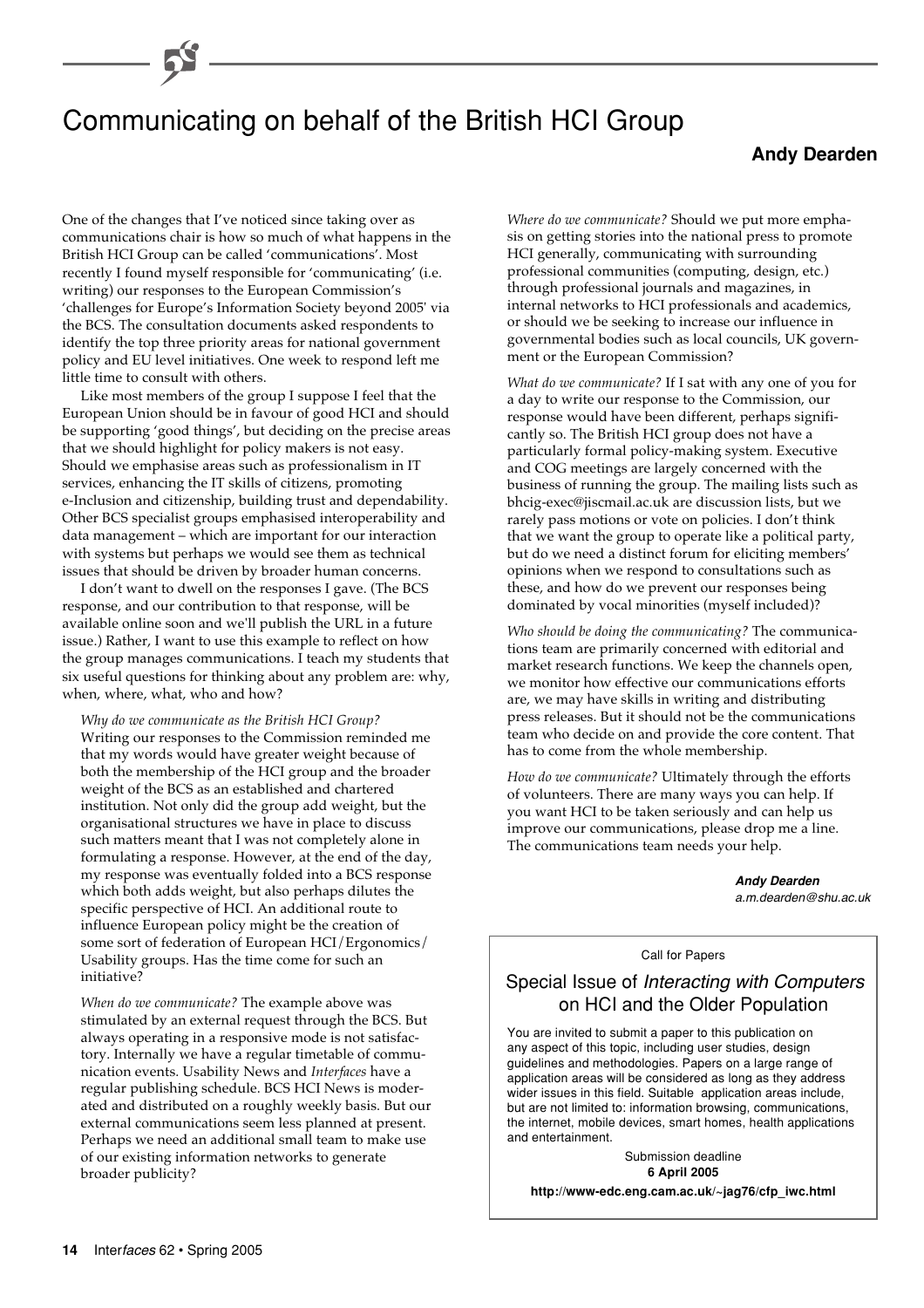## Is white a colour?



**Alan Dix**

I think it was two years ago just after New Year I received an email, the result of a "we're back at work, but wish we weren't" discussion.

we are having one of those discussions at work, debating if white & black are colours.

… In the spectrum, is white the result of a compound of all colours?

Is black the result of total absence of colour? Do actual colours (e.g. ink or paint) have the same properties as light, do then the colours white & black exist?

My first thought was "Wow, what a question!", and then I found the answer was even more rich than I had imagined.

First, the answers for white and black are a little different, so I'll note this when important. Also I found 'answers' at three levels: cultural/linguistic, physical and perceptual … and the last has three aspects itself!! As with any question, however, the answering is as much a questioning of the question and the deep question it drives us back to is "what is colour?"

## **Culture and use**

Wittgenstein basically says (which I don't completely believe, but let's stick with it) that we should not worry about looking for an objective meaning of a word – the word is defined by and in use – it is how it is used by people.

A woman walks into a clothes shop and says "I'm looking for an evening dress". The salesperson asks: "what colour were you thinking of?" Would white or black be valid answers?

I think so. But of course if you were an amateur photographer and someone asked you "do you take colour", then you would say "no" if you only took black and white … So much for Wittgenstein.

### **Physics**

One way to define colour would be via wavelength of light. A pure light of a given wavelength (like the strong sodium yellow) is a colour. This would include all the colours of the spectrum, rainbow or standard colour wheels. By this definition white and black would not be colours since white light is always a mix of wavelengths and black is none. However, this would then not include 'unsaturated' colours like pink. Pink is pure red mixed with white – there is no 'pink' wavelength. This 'spectrum' definition of colour is called 'hue' and is perhaps the closest we can come to a clear idea of colour at a physical level.

Physically at least one can see that black is special, being the absence of light. It is a 'coming together' point in that all 'colours' move to black as their intensity reduces. So black is at least (physically) unambiguously defined.

White is more difficult. It is always a mix, and in fact different mixes will all appear white. I'm not even sure whether a uniform mix of wavelengths will give you white – especially as there are two completely different meanings of uniform – do we mean equal numbers of photons, or equal

energy in each frequency? I think it is close to the equal energy, but I'm not sure (more on this below).

### **Surface perception – the eye**

Here we get closer. The reason we see colour at all is because we have eyes. Furthermore the reason that all colour systems have essentially three dimensions is because we have three kinds of colour sensor (called cones) in our eyes. Because of this it is possible to have a light source consisting of some pure red light and some pure green light and have it appear yellow, even though there is none of the wavelength for yellow in the light we see. This is rather like in music if we heard a C and G played as a chord, but heard the E between them (see [www.hcibook.com/alan/papers/is-white-a](www.hcibook.com/alan/papers/is-white-a-colour-2005/)colour-2005/ for more about this).

We see a mix of red and green light as yellow simply because the combination 'excites' our three types of colour sensor in exactly the same way as the pure yellow light would. Two things look the same 'colour' (and here I will include black and white) if they excite the three sensors in the same way. Again black is easy – no sensor is excited at all! Hence wavelengths of 'light' outside the visual range (e.g. ultraviolet or infrared) appear black even though there are actually photons hitting the eye. White – well there is a particular mix of red, green and blue that 'looks' white, but equally well there are lots of mixes of wavelengths that look white.

### **Ecology – the sun**

As I said, I'm not sure of the exact mix in terms of wavelengths that give white, whether it is a uniform mix or not. But actually we can understand white in terms of the sun. Basically, white is the 'average' of all the wavelengths that reach us from the sun. I say 'average', as if we look (as of course we shouldn't) at the sun it looks yellow, but this is because the blue light is scattered by the atmosphere reducing the direct blue light hitting us, but making the sky blue. The 'average' is white. This is sensible, our eyes record only the deviation from the average – the average itself is nothing – white.

I say this with confidence, but I've not done the accurate measurements myself. But I don't need to … mother nature has helped out (she of the white lab coat). Snow and clouds scatter all light that hits them uniformly – blue from the sky and direct light from the sun, re-mixing them for us … and they are … white.

So, imagine an alien coming from another planet, with a sun of a different 'average' colour (say a bit more red). The aliens of course call things 'white' if they are the same average colour as their own sun. They look at a post box (UK) and say – "what a pure white box". You show them a white sheet of paper and they say "a little green, I prefer white paper myself".

So white is relative to where in the universe we find ourselves. It would therefore be xeno-species-ist to call white anything other than colour.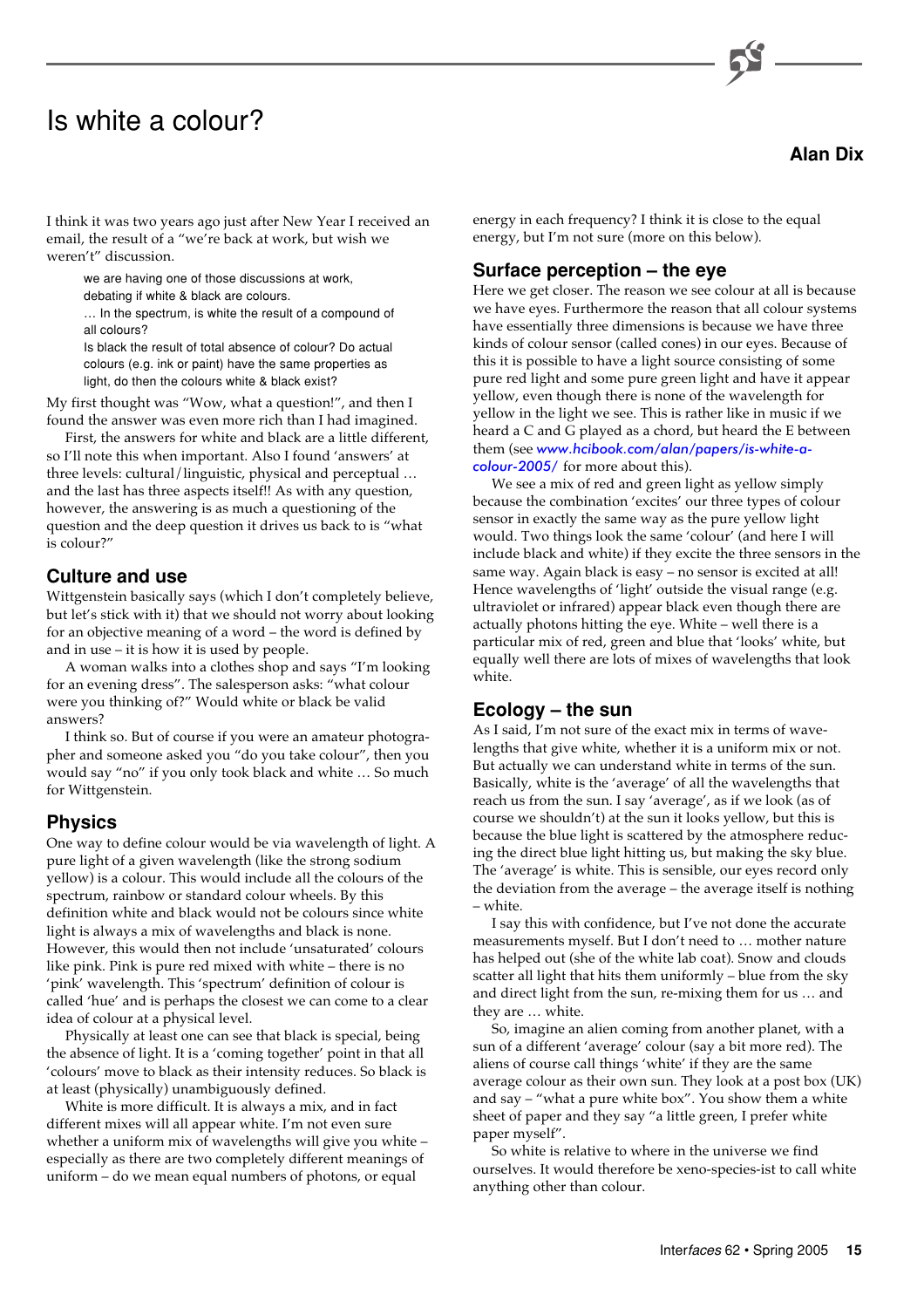Black, however, is different. When faced with no light whatsoever (in either of our visible ranges) we could happily agree with our alien that it is black.

## **Deep perception – the brain**

Well, that is almost the whole story.

However, there is a last twist – isn't there always? You may have seen before the way that if you put a patch of a colour on a background it will look different depending on the background's colour. If the background is strong red, then the colour will look more blue/green; if the background is blue, the colour will look more yellow.

The reason for this is that our eyes and brain between them are trying to adjust their sensors so that things look pretty much the same colour no matter whether it is near sunset with a largely red tinge, or the sun is behind a cloud so that the light is more blue from the sky.

You notice this if you take a photograph inside under an incandescent bulb. The colours appear 'natural' , but in the photo everything has a yellow tinge. In fact the photograph is accurate, the things really did have the yellow tinge because of the yellow light, but our eyes have adjusted so that things 'look' right.

The same things happen with dark and light. The difference in the quantity of light hitting our eye in bright sunlight compared with a cloudy day, or inside, is many thousandfold. But things do not look that much darker inside unless you go quickly between the two. Our eyes again adjust.

Now imagine a TV screen when it is off. Depending on the screen it may be a dull grey, or perhaps slightly grey-green, colour. Now turn on the TV and imagine a person wearing a jet black jacket. Now the 'black' parts of the picture are just those places where the TV is showing no additional light … that is the 'black' is the same colour as the TV screen when it is off … a green/grey.

The effect is even more dramatic with a projector screen. It is white… Now take a slide with, say, a black cross extending across a white slide. Turn on the projector… You see the black cross. But the 'black' is simply the parts of the screen that are not illuminated by the projector. That is the same 'white' as the screen.

On a sunny day you drive down a road and are about to go under a wide bridge. It seems black underneath. But once you are under the shade of the bridge the colours appear – including the white snowdrops by the roadside. Even black is somewhat relative!

So, now you still don't know what colour is or black or white… but perhaps, if this is new to you, then you may know better that you don't know.

Strange that the more one knows, the more things are like this.

## **Paint on the page**

The question also asked:

Does the same apply to light as to actual colours, e.g. paint?

The colours you see on a surface are the wavelengths it reflects. The rest of the colours are absorbed (slightly warming the surface) – so a red surface is one that absorbs light in the green/blue end of the spectrum (see diagrams on the web for a bit about why paint works the way it does (subtractive versus additive colour).

White paint (or a white coloured surface) is simply one

that reflects all or most of the light hitting it and does so uniformly (does not favour any particular wavelengths). It may actually look red, green or black depending on what coloured light is hitting it, or no light at all. It is because the colour white reflects everything that white (or light coloured) fabrics are cooler in summer.

Black paint just absorbs everything (or nearly everything, you may get shining glare on a wet 'black' road). There is an interesting paradox in that things that absorb colours when they are shone on them tend to emit the absorbed colours when heated themselves.

This is why a black road gets hot – it absorbs all wavelengths. Conversely, radiators are black so that when hot they emit a lot of their energy. 'Modern' radiators are often metal painted white, but this is because they are primarily not radiators (radiating heat), but convectors (heating air in contact with them which then rises). In fact I think the old Victorian black radiators are mainly convectors as well, the Victorians just liked black.

### **And the aliens …**

Finally, back to the aliens … show them a sheet of white paper on their own planet … it reflects all colours evenly and so has (to your eyes) a red tinge, but they see "pure white". Of course if you look at the same sheet under our light you say "it is white" and they say "a bit greenish". So earthling white paint would count as white paint on our distant planet and also here.

The same would be true for black paint that would absorb all light on both planets and be perceived as equally black on each.

And, of course, the perceptual effects for black and white would also be true on the distant planet, so the grey paint on a white background might look black both on earth and Alpha Centauri.

This article with extra notes and links can be found at <http://www.hcibook.com/alan/papers/is-white-a-colour-2005/>

> **Alan Dix** Lancaster University alan@hcibook.com

## HCI bumper stickers!



A quick Google shows that while you can easily buy a bumper sticker on humour, politics, hobbies… and a whole raft of weird things, a bumper sticker related to HCI, human factors, and all things usabilityrelated, is harder to come by. The obvious answer is to design one yourself. How about, for example, "This

vehicle is driven in context" or "Designed by humans, built by robots, drives like a government

software project"1 ? Or can you do better?

Send in your ideas and we'll print the best. Vas, the former webmaster of the British HCI Group, will get the very best message made up to adorn his new car (see the photo). 1. Thanks to Tom McEwan for kicking off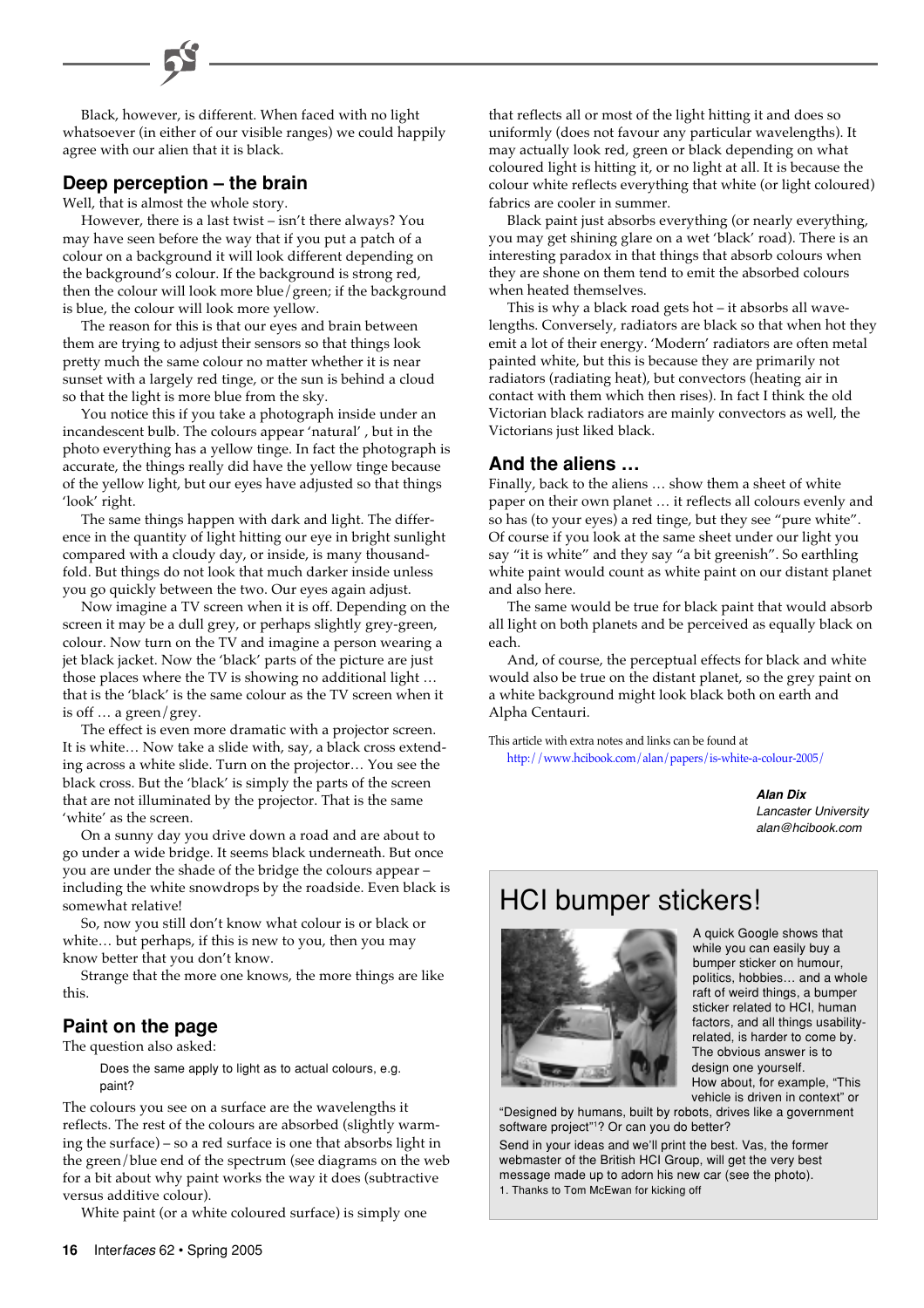# How usable is Jakob Nielsen? **Frank Spillers** Frank Spillers

Jakob Nielsen has an unhealthy monopoly on Usability Consciousness. He promotes best practices, he preaches obedience to his guidelines and when he postulates opinions they are interpreted as instructions.

So what's the big deal? Jakob is an internationally recognised usability "celebrity". His books sell many copies and his website [1] gets lots and lots of traffic.

### **Who is Jakob Nielsen?**

Jakob Nielsen has become a hot item over the last five years with regard to website usability. Jakob Nielsen has a computer science PhD and is Danish by origin. See his bio [2] for more… The Danish part is significant, I think, because some of his prophecies get lost in translation.

For instance, Nielsen said: "In the future, first of all, websites will be designed by my guidelines ... for the simple reason that if they don't, they are dead."

Some colleagues of mine at a former company said "Look at that, Nielsen says if you don't do what he says you're dead [meat] (American slang for a threat)". If you re-read the quote, I believe the implication Nielsen was making was "you will disappear – become extinct" not "if you don't listen to me you are toast".

### **So what's the problem with Jakob Nielsen?**

Jakob Nielsen is still very popular outside the usability community. Amongst his colleagues, however, his popularity has been eroding steadily [3]. Why? There are a couple of reasons for this.

1. *Guru Role* Nielsen plays up the guru role and gloats in the press coverage of being called a "king" a "guru" and "almost as big as Elvis"[4]. Gurus seem to fall into two categories: the silent and humble type or the boisterous and arrogant type. Nielsen has been perceived by many as falling into the later category. However, I think the real gurus are his public relations firm, the Antenna Group, who are responsible for his glamorous international media coverage.

2. *Professional ethics* A few years ago (circa 2000), Nielsen posted on his home page that his fees were roughly \$35,000 for a half-day high-level strategy consulting session. This is where the credibility started to erode for me. If anybody thought usability was expensive, Nielsen certainly contributed to that perception despite his current claims that usability is cheap: "Usability for \$200" [5] and "ROI for Usability" [6].

Around the same time, Nielsen failed to disclose his personal conflicts of interest in several articles. Before 2000, he always disclosed where he had a conflict of interest (i.e. serving on the Board of Directors) with regard to pitching a vendor product or service in his column. For example, he wrote an article advocating use of Google AdWords and didn't mention he was on the Technical Advisory Board. After doing that several times and being criticised by his peers, he came clean and apologised for not disclosing his conflicts of interest.

3. *Useit.com* Nielsen's personal website defiantly retains its 1997 look and feel. Nielsen's justification for his site seems ridiculous (he says he is "not a visual designer and didn't want to spend money to hire an artist"). Reading between the lines, like many usability engineers, Nielsen does not seem to personally value aesthetics and that shows in his work. His



site is also full of double standards. A check of dead links on his site with the free tool he recommends (Xenu) in his article "Fighting Linkrot"[7] produced approximately 458 dead links (including images, links, spacers, and outgoing links).

#### **Bitching like Elvis**

One of the things I have noticed about people who take Nielsen's teachings at face value is that they end up

communicating like him. The blaming, critical, and selfrighteous tones that characterise Nielsen's articles and interviews are not to be confused with how a professional usability consultant ought to communicate. Of the hundreds of people I have trained in the past few years, I have noticed the "Critical Jakob" in their findings. The danger is that armed with Jakob's influence, we can assume that we have a hammer large enough to break anything. A reader comment to Jakob's partner Tog a few years ago raised this issue. Tog's response was that this communication style was for marketing purposes only and that it was not the way he and his colleagues speak to their clients.

It's rich to criticise something as if no other dependencies exist. Even better to pretend like you have all the answers and that no humans (with feelings) were ever involved in the design. By taking the *National Enquirer* (a supermarket tabloid newspaper) approach to communication, Nielsen is doing a disservice to the usability practitioner community by not imparting best practices in communicating usability insights. Is it asking too much to have usable communication?

Jakob Nielsen has done a good job of inflaming the people he is supposed to be enlightening. Some examples of the things Nielsen has said that have inflamed people include:

"Flash is 99% bad"

 "These companies are narrow-mindedly insular, and populated with lifers." (referring to companies in industries who don't get usability)

"Here are just few examples of the BMW 745i's clueless interaction design" (See the "Open Letter to Jakob Nielsen" that this one provoked [8].)

"PDF: Unfit for Human Consumption" (See the rebuttal from an Adobe ePaper staffer [9].)

## **The backlash to Jakob Nielsen**

While the tabloid marketing approach might get attention, it also produces its share of criticism. There have been many attacks on Jakob Nielsen, some of them humorous (such as the Jakob Nielsen drinking game [10]), hysterical (Nuclear Launch Website Slammed For More-than-three-click Interface [11]), and some more serious (Jakob's Ladder [12]).

**Example from** *Marketing Profs*, Jim Kukral: "Being Jakob Nielsen" [13]:

Why wouldn't the King of Usability want to tackle the greatest challenge of them all: Designing a beautiful AND usable Web site?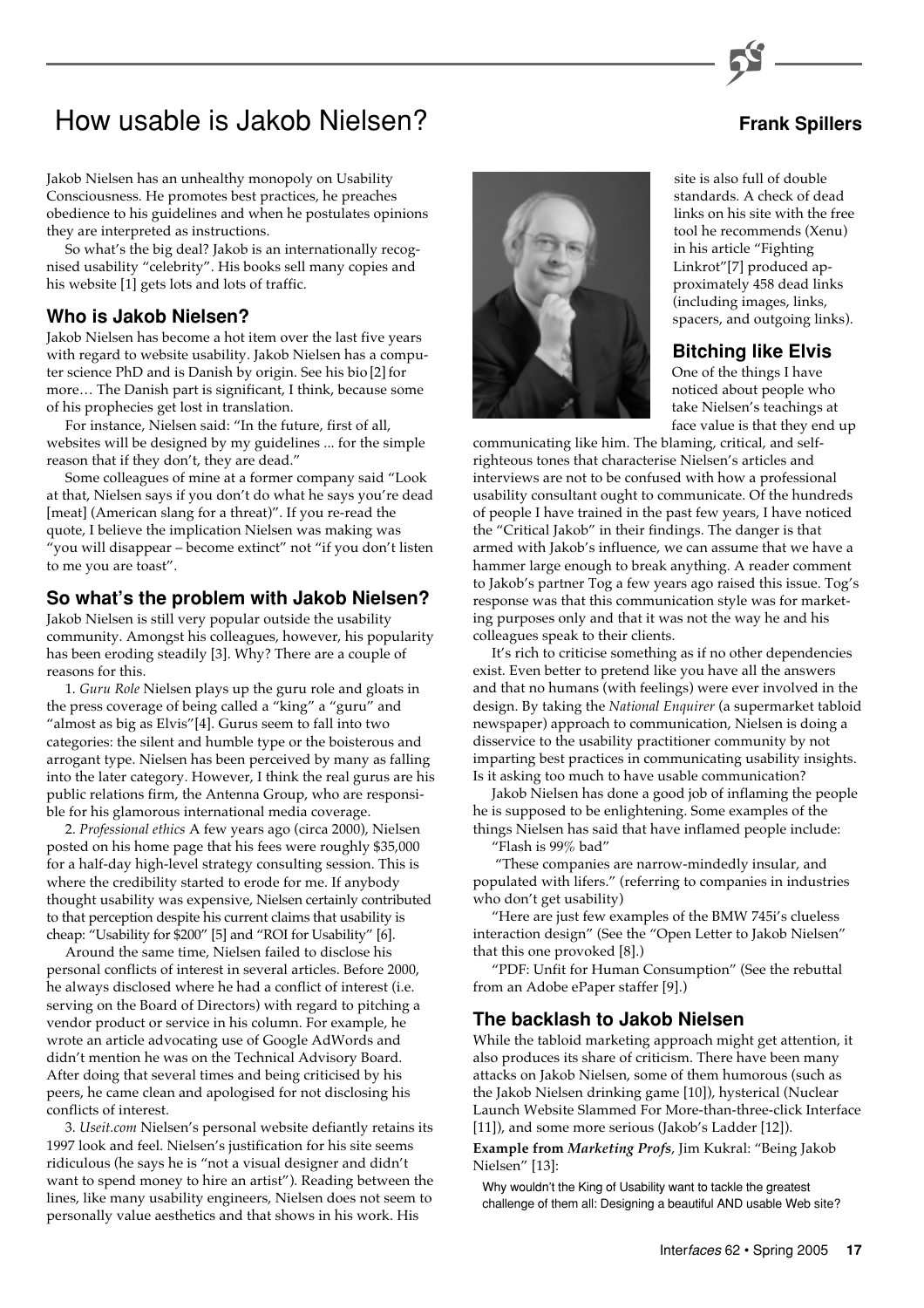Isn't that what all Web professionals should strive to do? Why does there have to be a barbed-wire fence between designing a usable site and designing a graphically pleasing site?

There doesn't, and to Mr. Nielsen's credit, he doesn't believe there has to be, either, even though his Web site shows me otherwise. So what's the hold up, Jakob?

2004 is upon us. Perhaps you have a Web site redesign in the works. Or maybe you're finally going to build that company intranet you've been dreaming of.

Are you going to spend the money for a good designer and usability person, or go the way of Jakob Nielson and forgo the design part?

Obviously, your budget may have something to say about spending extra money on a designer, but don't worry about it. Just say, "Jakob Nielsen doesn't feel it's necessary, why should we?"

**Example from** *Usability News*, George Olsen "Response: The Backlash Against Jakob Nielsen And What It Teaches Us"[14]

Nielsen has had a bad habit of presenting personal opinions as research fact. The latest example is his rather bizarre claim that 90% of (his proprietary and not-disclosed) usability guidelines will likely be achieved by 2017 (see "Improving Usability Guideline Compliance" [15]).

A personal thorn in my side his been his insistence that blue is – and will forever be – the only appropriate colour for links. Now I have a background in graphic design and I know numerous ways to make clear something's a link. No, I don't have academic research to prove this, but I've got many a successful site. But yet, I still have to deal with business decision-makers who believe Nielsen has "proved" this point.

#### **Example from Clay Shirky's** "An Open Letter To Jakob Nielsen" [16]

(Nielsen suggests enforcing his usability guidelines on the web as a way to improve usability)

Let me quickly address the least interesting objection to your idea: it is unworkable. Your plan requires both centralization and force of a sort it is impossible to achieve on the Internet. You say "…to ensure interaction consistency across all sites it will be necessary to promote a single set of design conventions." and "…the main problem lies in getting Web sites to actually obey any usability rules." but you never address who you are proposing to put in the driver's seat – "it will be necessary" for whom? "[T]he main problem" is a problem for whom? Not for me – I am relieved that there is no authority who can make web site designers "obey" anything other than httpd header validity.

## **Breaking the monopoly on usability consciousness**

Usability is about understanding human behaviour. For one person to dictate how customers behave and how a field should apply best practices seems counter-productive. There are many wonderful "thought leaders" in the usability and human– computer interaction world that many outside of the practitioner community rarely hear about. Jakob's colleague Donald Norman is just as influential, if not more, but his contributions seem more palatable perhaps because they help you learn instead of making you feel inferior. Or people like Brenda Laurel (a pioneer in user interface design and 3D interaction) who for a short stint was with Nielsen–Norman Group. And there are many more who have contributed to the field.

Nielsen's famous "heuristics" (guidelines for web usability) are another area that shows that his popularity is more public relations than credit of invention. For instance, few

people realise that Nielsen co-authored the original publication on heuristics with Danish colleague Ralph Molich [17] and then later with Robert Mack and others. Yet you rarely hear usability folks saying "Nielsen–Molich heuristics", it's "Jakob Nielsen's heuristics".

Contributions to developments in the field are compromised if practitioners must tiptoe around the shadow of what Jakob Nielsen said. For example, Nielsen is very vocal about 3D and virtual reality interfaces. He claims that evolution did not intend humans to navigate in 3D space. Since I did my masters research in the usability of virtual environments, it appears to me that Nielsen has never looked at any of the research in 3D usability that has come out of British universities or the Human Interface Technology lab at the University of Washington, for example.

## **Reforming with research-based usability guidelines**

What we need is a reform of how usability is "trickled down" to the masses. As awareness grows to commercial bias or selfserving interests in usability research, we will see a greater emergence of independent research-based usability guidelines, such as those of the National Institute of Health [18].

This article was previously published on Frank Spillers' blog "Demystifying Usability" in April 2004. See:<http://www.usabilitydiary.com/>

Epilogue: This article has been widely read and distributed across the Internet since it was first written (over 10,000 reads). Many who read this article dismiss it as Nielsen- bashing. If that is your conclusion, you may have missed the point. The view of Usability News hit the nail on the head:

Is it just sniping to criticise Nielsen in public? Possibly an element of envy informs some attacks on the man, but it is his stranglehold on usability: What the field means, what it should offer and how it should be done, that drives most commentators to challenge him. Spillers comes into this latter group, assessing the impact of one dominant voice. [19]

## **References**

- [1] [http://www.useit.com](http://www.useit.com/)
- [2] [http://www.useit.com/jakob](http://www.useit.com/jakob/)
- [3] http:// [webword.com/moving/spanking.html](http:// webword.com/moving/spanking.html)
- [4] [http://www.useit.com/jakob](http://www.useit.com/jakob/)
- [5] http:// [www.useit.com/alertbox/20030602.html](http:// www.useit.com/alertbox/20030602.html)
- [6] http:// [www.useit.com/alertbox/20030107.html](http:// www.useit.com/alertbox/20030107.html)
- [7] http:// [www.useit.com/alertbox/980614.html](http:// www.useit.com/alertbox/980614.html)
- [8] http:// [www.designbyfire.com/000068.html](http:// www.designbyfire.com/000068.html)
- [9] <http://www.planetpdf.com/mainpage.asp?webpageid=1492>
- [10] [http://www.rc3.org/clips/nielsen\\_drinking\\_game.html](http://www.rc3.org/clips/nielsen_drinking_game.html) [11] [http://www.untitleddocument.co.uk/Issue12/](http://www.untitleddocument.co.uk/Issue12/nuclearlaunchwebsiteslammed.html) nuclearlaunchwebsiteslammed.html
- [12] <http://www.spy.co.uk/Articles/NMC/NielsenProfile/>
- [13] <http://www.marketingprofs.com/4/kukral1.asp> (member login required)
- [14] <http://www.usabilitynews.com/news/article603.asp>
- [15] <http://www.useit.com/alertbox/20020624.html>
- [16] <http://www.shirky.com/writings/nielsen.html>
- [17] Molich, R., and Nielsen, J. (1990). Improving a human-computer dialogue, *Communications of the ACM* **33**:3 (March), 338–348. and Nielsen, J., and Molich, R. (1990). Heuristic evaluation of user interfaces, *Proc. ACM CHI'90 Conf.* (Seattle, WA, 1–5 April), 249–256.
- [18] <http://www.usability.gov/pdfs/guidelines.html>
- [19] <http://www.usabilitynews.com/news/article1642.asp>

#### **Frank Spillers**

Experience Dynamics frank@experiencedynamics.com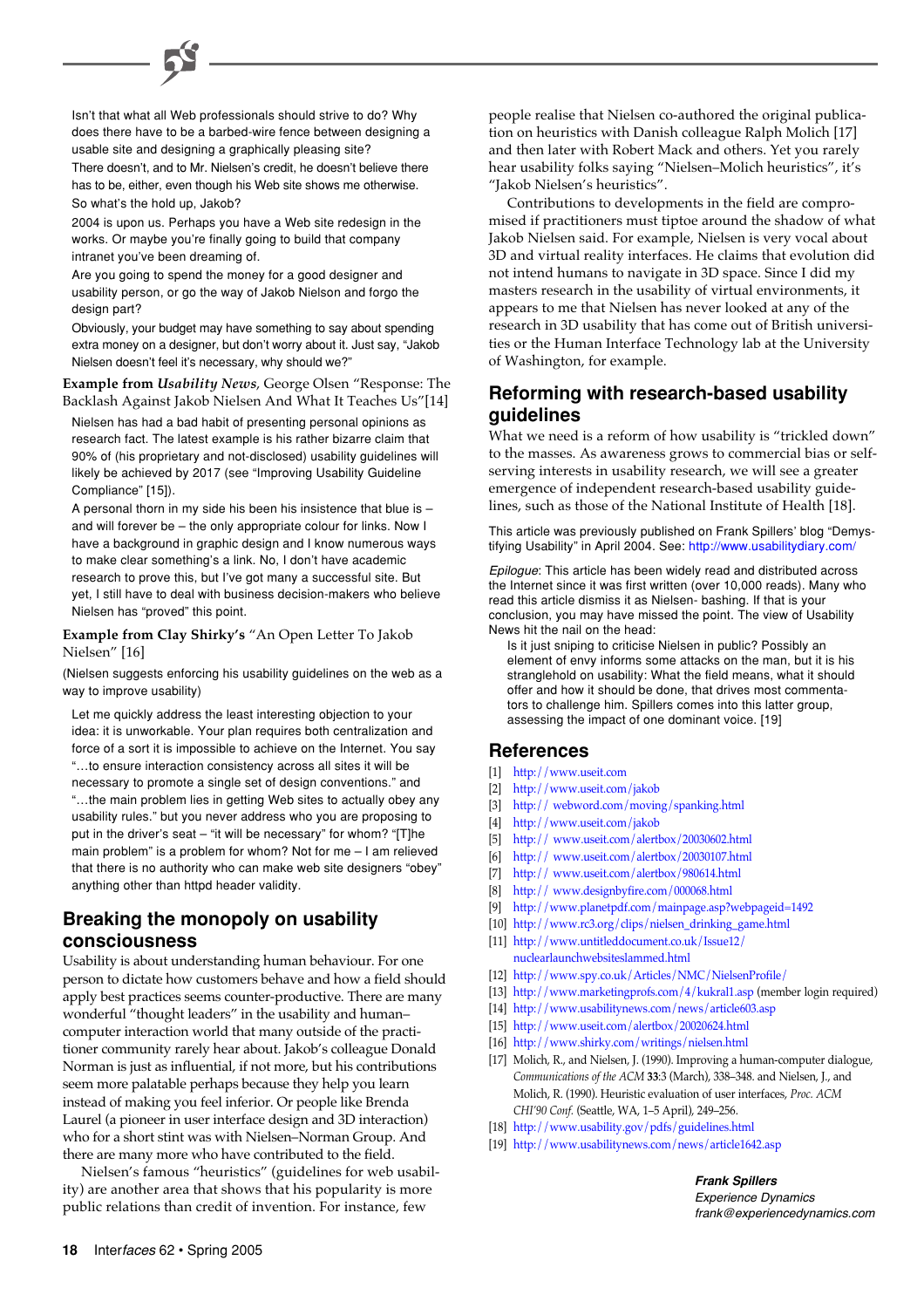## What does belly dancing have to do with computer science? **Gabriella Kazai**



"According to his autobiography, Sol Bloom, an American event promoter, coined the phrase 'belly dance' in 1893, when trying to stir up public interest at Chicago's world fair. Although he may have heard the French refer to *la danse du ventre* (the dance of the stomach), it is unlikely that he'd have cared what the dance was called in its native home; he just wanted to attract curiosity-seekers to his exhibit." This is perhaps not the most typical of trivia to pick up at a Computer Science colloquium. It did however arise, amongst many, maybe less entertaining, but more scientific topics, at the London Hopper colloquium, hosted by Queen Mary University London. It is one of a series of events organised by the Women@CL project (http://www.cl.cam.ac.uk/women/ Natlntro.html[\), a positive action programme, aimed to](http://www.cl.cam.ac.uk/women/NatIntro.html) celebrate, inform, promote, and support women engaged in (or aspiring to) careers in computing research and academic leadership. The project, run by Prof. Ursula Martin from CS, is sponsored by various bodies including EPRSC, Microsoft Research, Intel Cambridge Research, and the British Computer Society.

The lively and stimulating one-day event was filled with computing research talks, a panel session, career planning, and networking activities. The list of speakers included both established and up-and-coming computer scientists, who shared their insights into a wide range of computer science topics from information retrieval to teaching machines to reason through the use of diagrams. Hmm, no mention of belly dancing there then, so just how did this topic find its way into the colloquium?

The answer lies with Dr Mounia Lalmas (Reader in CS at QMUL), who talked about the information retrieval evaluation campaign that she has been organising for the past three years in collaboration with Prof. Norbert Fuhr at the University of Duisburg. In her talk, she added a new twist to the subject of belly dancing by employing it as a means of introducing the basic workings of information retrieval (IR) systems, and in particular the fundamentals of XML retrieval systems. The markup language, XML, is seen as a promising way of supporting high precision retrieval, whereby the explicit structure of documents is exploited in order to return to users, not whole documents anymore, but the exact fragments of interest. The evaluation of such systems,

however, presents new challenges, as many assumptions of traditional IR evaluations are no longer valid in XML retrieval. These issues form the focus of research within the INEX evaluation initiative. Funded by the DELOS network of excellence in digital libraries, INEX is building test collections and setting up appropriate evaluation metrics, a major requirement in order to define and measure advances being made in the state of the art. Now in its fourth year, INEX has become a large-scale operation with over 50 participating organizations worldwide. It supports an ever-increasing range of activities, such as relevance feedback, interactive retrieval, natural language processing, and heterogeneous collections, with new tasks such as question answering, multimedia, and document mining to be added this year.

A variety of other topics were covered. Dr Sherry Y Chen from Brunel University presented her work on personalised hypermedia environments based on a cognitive approach. Dr Mateja Jamnik (EPSRC advanced fellow at the University of Cambridge) challenged us to think of a not-so-distant future, where machines are able to reason – through diagrammatic and symbolic reasoning. Sandra Tury (CS PhD student at QMUL) discussed the information-seeking behaviour of online distance learning students, a research area with many new challenges. Finally, Prof. Donia Scott (Head of Institute at the University of Brighton) enthused us about her work on the use of layout in natural language processing.

The panel session focused on three questions concerning future topics in computer science research, characteristics of a research leader and the help needed to become one. A summary of the discussions is available at http://www.dcs. [qmul.ac.uk/~gabs/londonhopper/londonhopper\\_minutes.pdf](http://www.dcs.qmul.ac.uk/~gabs/londonhopper/londonhopper_minutes.pdf)

My personal experience of the colloquium was very positive. I was very much inspired by the friendly atmosphere, the ready-to-help attitude of the participants (both men and women), and the general enthusiasm shown.

> **Gabriella Kazai** gabs@dcs.qmul.ac.uk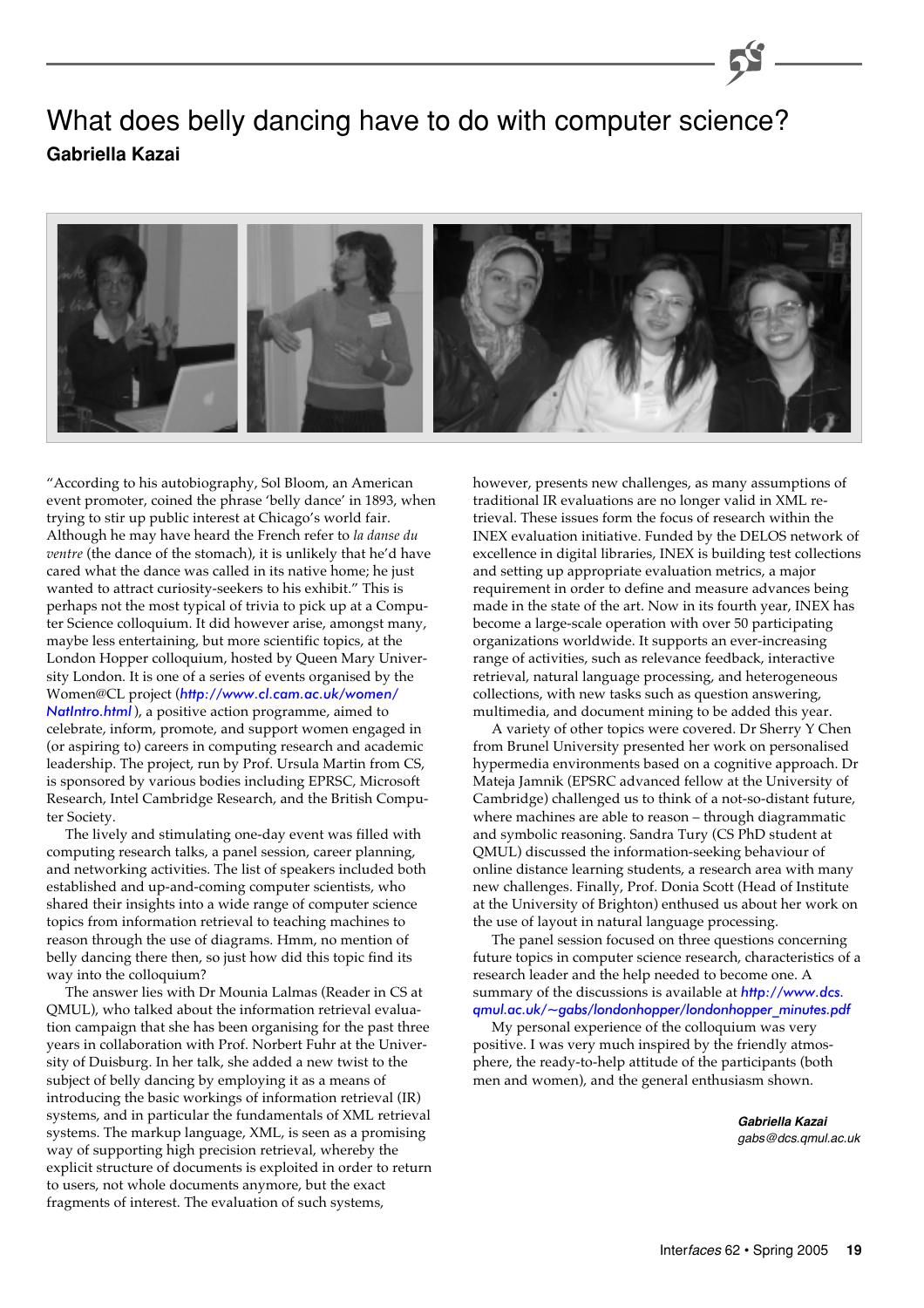# Looking for the next best thing

My long-awaited bundle of PalmOne Tungsten 3 plus GPS finally turned up one Friday, six weeks after I ordered it from Dabs. I hate to think how much the price has gone down by in the interim.

I certainly received several infuriating emails from Palm announcing the T5 while waiting. This is the first Palm PDA that finally begins to outstrip comparable PocketPC machines in power and memory. And boasts yet another OS upgrade (but still not yet the really big upgrade from Garnet to Cobalt, the new brand-names for PalmOS 5 and 6).

### **PDA misery**

The first challenge was installing it all on my work desktop PC, running XP professional. This had Palm's software installed to support initially my Tungsten T, and was then upgraded to support a new Zire 72. The T had served me well for around two years but, like the Palm Vx before it, frequently loses its screen calibration, especially after changes of temperature, or using the docking cradle.

I once found a discussion site in German that suggested that the Vx problem was with the casing, and using a hairdryer to melt the sealant then taking the machine apart, etc., would fix it, but I'm too scared to trust Google's "translate this page" facility to that extent! The support for Palm products seem to have degraded in the last few years. Official repair channels are expensive and mean the loss of your PDA for months at a time. Every model seems to come with a new OS, they break down far more than ever before and upgrades and cross-grades are problematic. These are the very things that, five years ago, made me give up on the early PocketPCs in favour of Palm, but now, I fear, the tide is turning.

The Zire 72 seemed to offer all that I want – Bluetooth, DataViz Office, a megapixel camera, memo-taking, videoplaying and making, SMS & Web via my phone. It started off disappointing and went downhill. The camera and build quality were inferior to the lower-specified Zire 71 that my wife had, and within a few weeks it had broken down completely and went back for repairs, which took several months. Learning no lessons from this, and with a small budget to use up, the T3-GPS solution seemed worth a plunge.

### **Grumpy old PDA user bit**

I'll digress into GOM territory. Not GOMS, but the age, disposition and gender of people like me.

Having used PDAs for 13 years now (DOS-based HP95LX was my first and longest-lasting!), they are an intrinsic part of my life. In the last couple of years, however, they seem to take up more time than they save and their battery time and life shrink each time. The hardware gets less reliable and the software more buggy.

The original HP95LX (1991) had Lotus 123, an effective document outliner, Quicken and various other applications. I even used bulletin boards through a modem that was bigger than the machine, and installed and ran a C compiler on it. The two AA batteries ran for 2-3 weeks at a time. I could type pretty effectively on the small keyboard and the clamshell

case survived a lot of falls. I picked up a 2MB PCCMIA flash memory card for it for a bargain £250 in a dodgy emporium around NY's 42nd St. "Unconscious portability" was the buzz-phrase, and, though lacking touchscreen and handwriting recognition, it was more of a pocket machine than the ludicrous Apple Newton that came two years later, and which inspired such memorable Doonesbury strips. Some might say PDAs today still lack effective handwriting recognition.

### **The uncontrollable sense of syncing**

It's frustrating that PDA applications today still work best when you use them with only one PC and one Palm. Even then you can have problems – usually due to appointments popping up reminders on both desktop and PDA and closing these reminders at different times. Having several PCs to sync with, magnifies the problem and leads to inevitable version control problems with rather more brutal solutions ("in case of conflict, Handheld overwrites Desktop" or vice versa), than the elegant version-tracking we perfected in software configuration management more than a decade ago.

Having a more geeky option – several PDAs and several PCs – just doesn't work at all unless you compartmentalise applications and data on each. "Never have more than one diary" is still the soundest piece of advice to give to the disorganised, but I long for a PersonalMESH © that allows me to pool data and power in a series of pocket Bluetooth devices that may or may not be with me or battery-charged at a given point in time.

Anyway I can grudgingly accept that replacing your PDA every two–three years is both desirable and feasible (though I long for the four years each I got from the DOS-based machines in the days before user-friendliness). Basically, give the old one away to someone who likes tinkering, because they'll do a lot of that.

### **Meanwhile back in installation**

The installation program bounced out immediately with a strange error – the installed Palm desktop was newer than that supplied on the installation CD. That's OK – the Zire had a later version of OS 5.2, so I accepted that I wouldn't overwrite it. I then couldn't progress to the next stages of the install. I tried twice more then gave up. Subsequent websearching suggests this may even be a bug with Installguard scripts and/or libraries, because now other applications install badly as well. But I synchronised anyway to give me a modicum of functionality over the weekend, and to see whether my calendar downloads OK.

After the Zire 72 went back for repairs, I'd returned to using the T but found that it stopped loading appointments after a certain date. I never did figure that out. Sunday evening I continued trying to get synchronised, but eventually only wiped the calendar appointments from my PDA, though they remained in my Laptop's Outlook.

On Monday I synchronised with the work desktop, got a warning that "PDA had been synced with another machine therefore may result in duplicates". Groan. Synchronised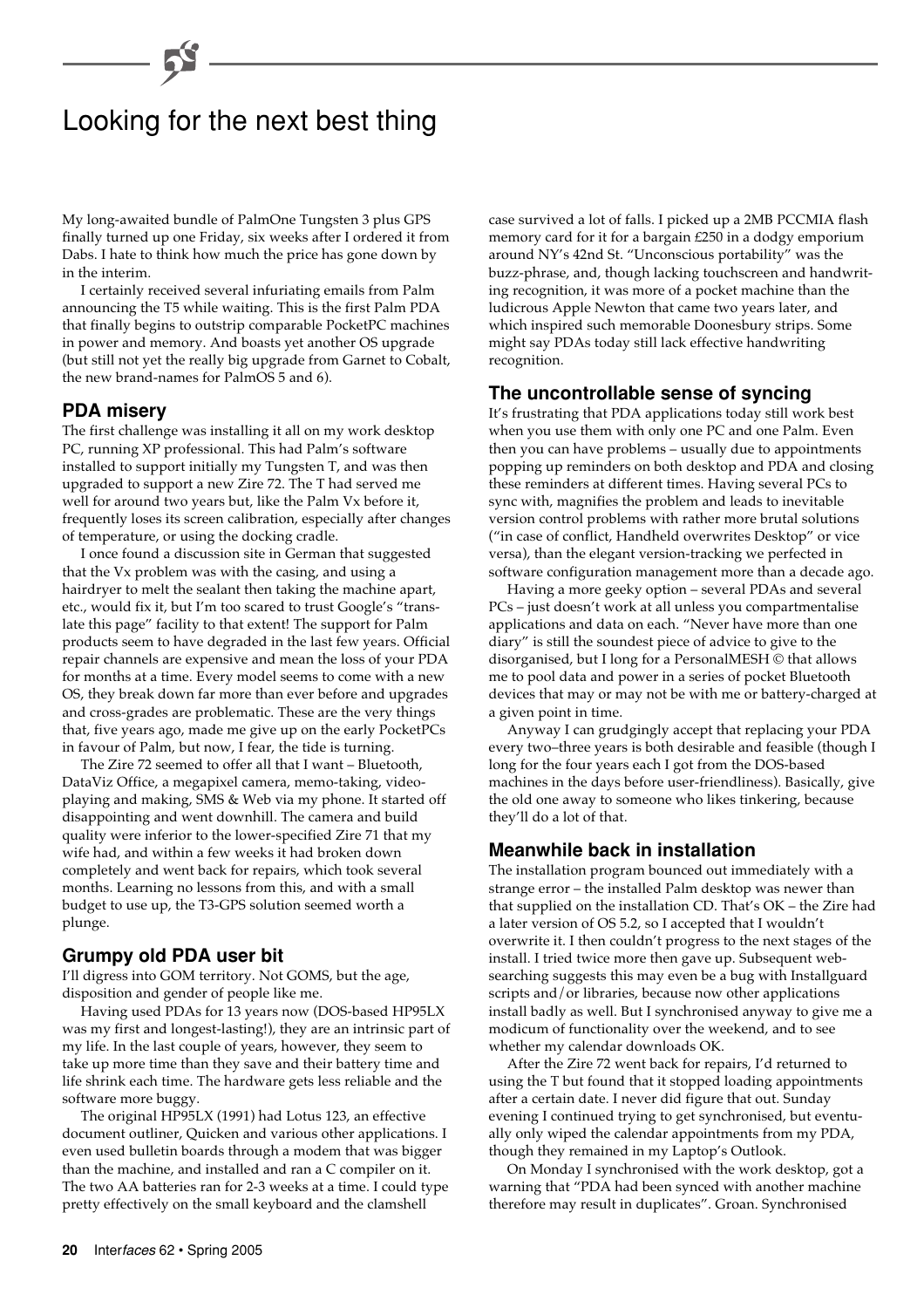

### **Tom McEwan**

anyway. Some conflicts identified, went in and fixed them. Later the same day a synchronisation managed to wipe all past appointments (hundreds of them) from Outlook both on the university server, office PC and the Palm. Luckily I still had them on the laptop and managed to extract to an archive and re-import. I decided to hold off on synchronising with my home PC!

## **My flashy new GPS box**

Despite the painfulness of getting a fully functional PDA, I managed to get the GPS system working, although I still don't know how, why or what the lights on the lovely little (about the size of the old PCMCIA cards, but about 1cm thick) TomTom GPS receiver mean. (I increasingly find this with technology. I start off taking a structured, logical approach, and end up hacking a way through the jungle intuitively, come out in the right place, and cannot for the life of me figure out how. I seek solace in anthropomorphic thoughts).

There's a green one and a blue one and they variously flash, stay on and/or stay off. There's one button with the universal symbol for On/Off and there is nothing in the documentation or on the CD or in the website to tell you anything. Pressing the button the first time does nothing. The next time, and thereafter, the blue light flashes once then nothing. Holding it down for three seconds and releasing when the lights come on, makes the green light come on solidly, the blue light flash, then the green light goes off.

So you start to play with the button, the only input option on the device. Eventually it seems to be one light on, the other flashing. Armed with the experiential knowledge that flashing blue things means a plaintive Bluetooth device looking to communicate, and that it takes a while to connect to ("lock onto") the various satellite signals, I conclude that the green light indicates whether it has latched onto GPS. Solid blue + flashing green seems to coincide with a latched signal. Flashing blue and green seems to be an inadequate but present signal.

The blue light flashes for a while. It does this for a minute, and appears to exceed the 8s, 15s and 45s claimed in the sales leaflet [1] (they call it a spec sheet, but give me a break) on the website for hot, warm and cold start. (I eventually found, using Google's site search, a PDF [2] on the TomTom site for a different model that uses the same GPS box that confirmed all this. I'd love to know why the packaging didn't include this).

The first time I put the supplied SD-card into the Palm it sets up fine, connects instantly and I do the Bluetooth mating ritual. After a few minutes, satellites 11 and 22 get to about 40% of required signal strength. I move the receiver to the window ledge to increase the chance of picking up a signal, and get the required minimum of three satellites at 80%. It's a kick to see the signal strength from each satellite varying in real time. Amazingly I then see that I am in a 3D map of Edinburgh only forty yards away from my actual location. That's exciting!!

Our little road/lane features in city maps, but is problem-

atic for taxi and delivery drivers to find. I find it is not listed in the PDA's streets. (The street-naming and numbering conventions for Edinburgh's "colonies" houses warrant a fullpage footnote by themselves). The TomTom website allows you to notify data deficiencies like this and these will be acted on in the next update. The map of the UK contains just about every street in every city and even house numbers, and runs to around 90MB. A second data set supplied is all major roads in Europe, which is around 100MB. These are formidable communal sets of data, and you could end up on the wrong side of the digital divide if the taxis and delivery drivers can't find your address in this data.

## **Lost, but now am found**

Several times on my first day of use I had to give up (based on a screen that says "no GPS device available" as opposed to "no valid GPS signal"), delete the device from Bluetooth trusted devices, and re-establish it, which works most of the time (perhaps after also resetting the Palm). Later I discover that the Tungsten's Bluetooth often gets in a fankle and the easiest thing to do is reset the device, which is irritating and something I rarely had to do with earlier models. Eventually the battery goes on the receiver, and a red light shines where the green once did. The mains lead at home doesn't stretch to the window area, and the GPS reception away from the window is inadequate. Back to the recharger, which is reasonably quick – around an hour.

For my first journey I plot a map across town to my folks' house. It proposes the wrong route – no-one would go that way unless they wanted to be stuck behind white vans. The first alternative route is better but has a lot of traffic lights. The next alternative is a small refinement, so I decide to route via Myerside, the name of a local rugby ground. This is not listed but a couple of adjacent streets share the name, and settling on one of those leads to my normal route. We drive off, me and the subject of my piece in *Interfaces* 46 ('Fun, fun, fun 'til daddy takes the keyboard away!'), Anna, now more than twice the age and ten times the sass.

"Jane", the default voice, tells me to "turn left in 18 yards" (some strange reversed metre to yard conversion?!) … "turn left, then, turn left at the next junction" and so it goes until I decide to take a detour past the university to pick up some stuff – real journeys, after all, are full of changes of mind and detours. Jane can be replaced by a bunch of some very entertaining foreign languages. "At the next junction bear right", just as I disobey and hang a left up Spylaw Road. This has three mini roundabouts, each of which can lead back to the original route, and, sure enough, 18 yards before each junction, Jane pleasantly but strictly tells me to "turn right". The role of family navigator is stressful at best, but being usurped by a machine is something else entirely. Luckily Sandra's in KL this week or she might not like the way that both Anna and I are impressed by the way Jane remains calm as I disobey these repeated injunctions (I'd better shut up on that subject now).

I have to re-plot the route when I stop at the university and switch off the devices – only because I don't want to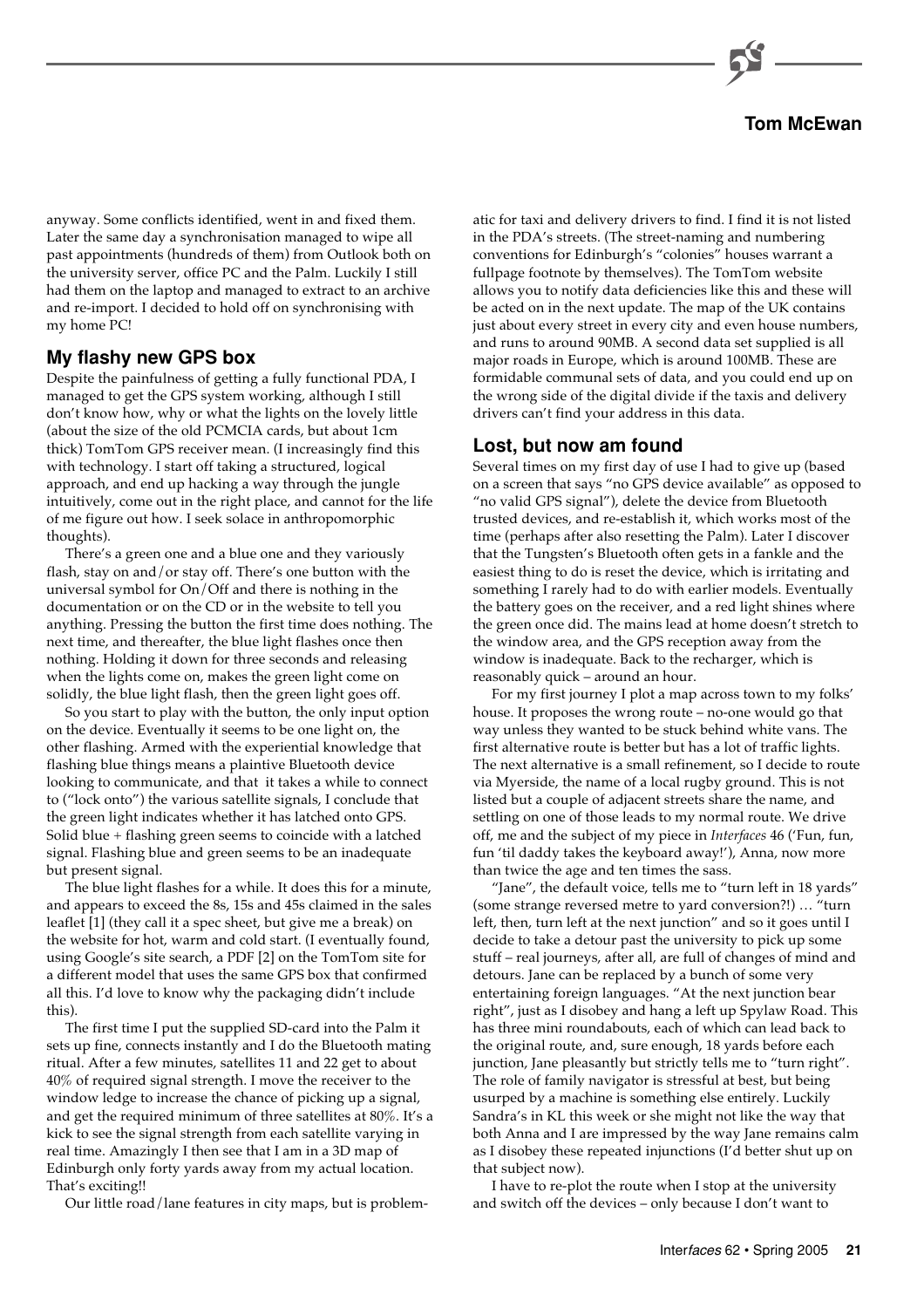leave £400–500 worth of flashing blue things in plain view in my car while dashing in for the weekend's supply of marking, dissertations and papers. Switching off the Palm means another delay latching onto the GPS signals, and routes have to be re-plotted, but the application remembers the last few places you went to, and allows you to store favourites. Routes take only a couple of seconds to create, and we have a new destination in any case.

We're going to the Royal Commonwealth Swimming Pool, which hosts Clambers – Anna's fave four-storey interaction environment of ropes, slides, padded objects and ball pools. There are a number of POIs – points of information – supplied in the application software: from beaches to cash dispensers, convention centres to stadiums (sic) to which can be added locations of speed cameras and other visitor attractions; but not, sadly, surprisingly, swimming pools. Maybe I can add my own POIs. (Later I find that I can't with this version of the application – I must download an update, installation of which will wipe my Favourites, but first I can't install the update for lack of space on the SD-card. I realise now why not to install the German, Swedish and Dutch options! So I need to delete some voices. But I can't do that except by hacking around with the files on the SD card using my desktop, and so it goes.)

Selecting the destination via the map is an adequate alternative and off we go varying the route as we go. After an attempt to change my mind and a few seconds recalculation each time, Jane re-plots the route to match my new location. This is exciting. The maps are not distracting while driving and in any case I rapidly learn to trust the voice instructions.

So the main purpose for which I bought this device is more than satisfied – I'm pretty delighted with the ease of use of the application and hardware combination, but my troubles are only beginning with the generic aspects of PDA use.

## **So … define useful**

But the real delight comes a week later en route to Nordichi

in Tampere, Finland. Resisting the temptation to run Bluetooth transmission on the plane, playtime must wait until the airport hotel. The GPS fix is rapid and far clearer than in the urban canyon of Edinburgh, and the map zooms in on the nearby highway. The next morning on the bus, I listen to music through the Palm's RealPlayer, and watch the visual commentary of my journey on the screen match the highways in front of me, detecting each off ramp taken within a couple of seconds. I even get Jane to override the music to announce each turning but, man, does that get irritating. Overall the journey is a delight – I can see what towns we are passing, listen to whatever music I want, and follow what Nick Lowe called the endless grey ribbon [3]. There's a serious lack of usefulness about this, yet I enjoy it immensely.

Just to ensure that there are practical uses for this integrated technology (or at least to underscore why I spent so long trying to get a multifunctional device working in the first place), here's a brief tale of the tail of my journey. After ninety minutes, the battery in the GPS is still going strong, but the Palm starts to lose power. Before I lose Bluetooth, I switch from the route-planning application to my email client, and dig up the address of my final destination, and Bluetooth a couple of numbers into my phone, emerging from the bus equipped for action, needing only a fresh injection of power.

## **References**

- [1] http://www.tomtom.com/products/
- [section.php?ID=4&Section=6&Language=1](http://www.tomtom.com/products/section.php?ID=4&Section=6&Language=1)
- [2] [http://www.tomtom.com/lib/doc/ttwirelessgps\\_uk.pdf](http://www.tomtom.com/lib/doc/ttwirelessgps_uk.pdf)
- [3] Lowe, N (1979) *Cruel To Be Kind Endless Grey Ribbon*. 7' UK ADA43, Radar

**Tom McEwan** t.mcewan@napier.ac.uk

In this issue we have reviews of four very different books – each of which looks well worth a read.

The inimitable voice of ex-chair Gilbert Cockton kicks off the reviews with a comprehensive look at Designing Interactive Systems by Benyon, Turner and Turner - starting with a slight slight but concluding that it is "the best HCI text book I've yet seen".

Ella Smith follows with a review of Shaping the Network Society: The New Role of Civil Society in Cyberspace, which is edited by Douglas Schuler and Peter Day – very appropriate for an election year.

A review of Kim Vincente's thought provoking The Human Factor: Revolutionizing the Way People Live with Technology follows. This was written by Hokyoung Ryu, who is based in New Zealand – we are truly an international bunch.

Finally John Knight, a regular contributor, reviews another text book – The Design Experience: The Role of Design and Designers in the Twenty- First Century by Mike Press and Rachel Cooper, professors of Design Research at Sheffield Hallam and Design Management at Salford respectively.

I am now busy identifying interesting books for the rest of the year – suggestions are very welcome, especially those which come with an offer to review the book!

**Sandra Cairncross** Book Review Editor

s.cairncross@napier.ac.uk

## Book reviews **Edited by Sandra Cairncross**

Designing Interactive Systems David Benyon, Phil Turner & Susan Turner Pearson Education, 2005 321116291, £39.99

The long awaited new HCI text book arrives for review. You open the package and go straight to the index to look for your name. It's best to check over the really important stuff first. You do. They've got their citations and references mixed up. Honestly, everyone knows the difference between Cockton and Woolrych (2001) and Woolrych and Cockton (2001). As for Cockton and Woolrych (2001) and Woolrych and Cockton (2000), that's even easier. And is Cockton and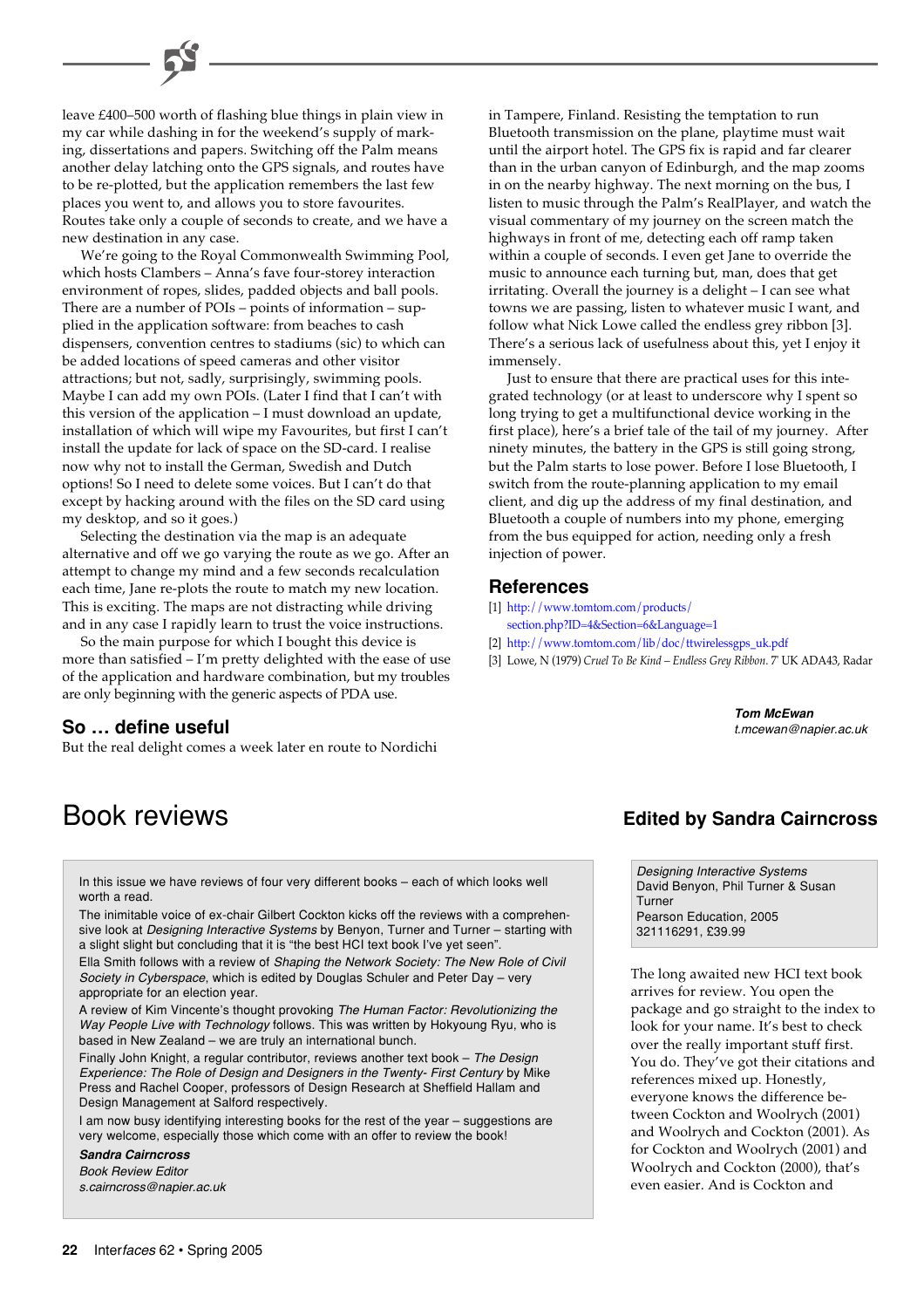

Woolrych (2002) referenced but not cited? I rest my case. End of review.

I'm only joking – the authors are solid, reliable people, so I blame the publishers. Here they are with a prospective best seller in their hands and they can't even shell out on decent copy editing. So I gave the book a second chance when I saw a copy on a colleague's desk. She said it was a bit abstract in parts, theoretical, scholarly, something like that. Well of course it would be. At least one of the authors likes that sort of stuff. The preface tells us he doesn't like writing about himself. I do though.

At this point, my two standard book review tactics had failed. I couldn't judge it by how often they'd cited me, or by what others thought. So I jolly well had to have a close look at it and a very good book it is too. If you work in a university, order several for your library now. If not, then try to get someone else to pay, but if not it's worth £40 of any HCI specialist's money. With over 800 pages, that's only 5p per page, many with more than one picture. It's a fun book. I like the student curry scenario, excellent ethnomethodology there; oh, and the barber poles too, every Apple wait will now be an Apollo experience (read the book to find out why).

Abstract, theoretical, scholarly, fun – there's a clue that this is an aptly varied book. Its People–Activities– Contexts–Technology (PACT) approach covers everything from activity theory to GUI widgets. It does all of this well, using Apple and Windows examples, and covering a wide range of off the desktop and collaborative technologies. The book is well designed, with a range of helpful and visually salient features. It is well written. Each author's style does show through at times, but this is appropriate for the material that they each cover (although much is joint work). There will be a web site for the book at [www.booksites.net/benyon](http://www.booksites.net/benyon/) , which instructors with less than a decade of HCI experience will need. The book covers a lot of ground. For those of us who have lived through the last two decades of HCI, it's great to see so much covered so well, but those still working their way into the specialism will need additional material on the web site.

For older HCI hands, the book is a great way to plug any gaps that you've

developed in the exponential explosion of HCI work. Emerging areas such as haptic and affective interaction are covered. Accessibility has a short but very effective section. Contextual design is covered in depth (just in time for the new Contextual Design book, which will provide further examples). Design and evaluation techniques are given a fresh treatment. Two areas, Information Spaces and CSCW, are selected for treatment in depth, which provides welcome support for final year undergraduate and masters courses, especially given the authors' experience and expertise in these areas.

This is the first HCI text book that I feel that I could teach from. The PACT structure mirrors my preferred approach to HCI. Methods are covered in detail and there are many practical examples, many borrowed from Napier HCI colleagues, who demonstrate what is possible when teaching is underpinned by innovative applied research, but also motivated by leading edge theories. The Scottish focus adds to the credibility of the examples. Having lived in Edinburgh for over 10 years, I'm not sure how much local knowledge is needed to absorb all of the detail. Perhaps the authors could run a tutorial on Edinburgh as Context at HCI 2005.

One notable gap is the near zero coverage of personas. Given their widespread use, especially in the user experience community, this is unfortunate. Luckily, Alan Cooper's lack of a classical education (or just ornery common sense) means that many great web resources are readily found with "personas HCI" via Google. Had he called them personæ, it would be much harder to plug the gaps. Hopefully personas will be in the second edition, along with the right combination of Cockton and Woolrych citations! Accessibility needs more coverage, as do old topics such as guidelines. Claims and patterns get mentioned, but the representation of design knowledge is a critical area which needs systematic coverage, especially when the IT world and public bodies are unable to wean themselves off guidelines. Students need to know how to make sensible use of guidelines (and their pattern offspring).

Overall, it's the best HCI text book I've yet seen. As Napier staff with

large mixed ability classes, their experience of real teaching shows through. Teaching is clearly not what they fit in quickly in between research, but something, with their many capable colleagues, that they take seriously and have resourced well over several years. The material covers all stages and abilities in a teaching intensive UK university, and as such, the world's leading practitioners and researchers can use this book to keep up to date with current undergraduates.

#### **Gilbert Cockton**

Gilbert.Cockton@sunderland.ac.uk

Shaping the Network Society: The New Role of Civil Society in Cyberspace Douglas Schuler and Peter Day (eds) MIT Press, 2004 026219497X, £29.95

Editors Douglas Schuler and Peter Day set out to encourage and support the development of socially positive ICTs. To this end they've garnered 14 contributions assessing the state of globalisation and technology, bookended by their own chapters which summarise the authors' arguments and the editors' intent. Don't be put off by the lefty Utopianism though: the contributions are both well considered and grounded, either by their relation to specific projects or through a wealth of statistical data.

The basic context of the book seems to be that there is a strong (causal?) relationship between the current path of technological change (mostly concerning the Internet) and increases in globalisation (in terms of local communities losing control over important aspects of their lives to transnational corporations and powerful organisations like the World Bank). One aspect of this is the colonisation of the Internet by organisations primarily motivated by profit. This could be meliorated by technologies specifically developed to empower people and their communities. Those of you familiar with Manuel Castell's or Howard Rheingold's work will need little introduction to these ideas.

Network society theories about the Internet's potential to host a reinvigorated public space have been around for longer than the World Wide Web and some of the projects described began in the early 1990s.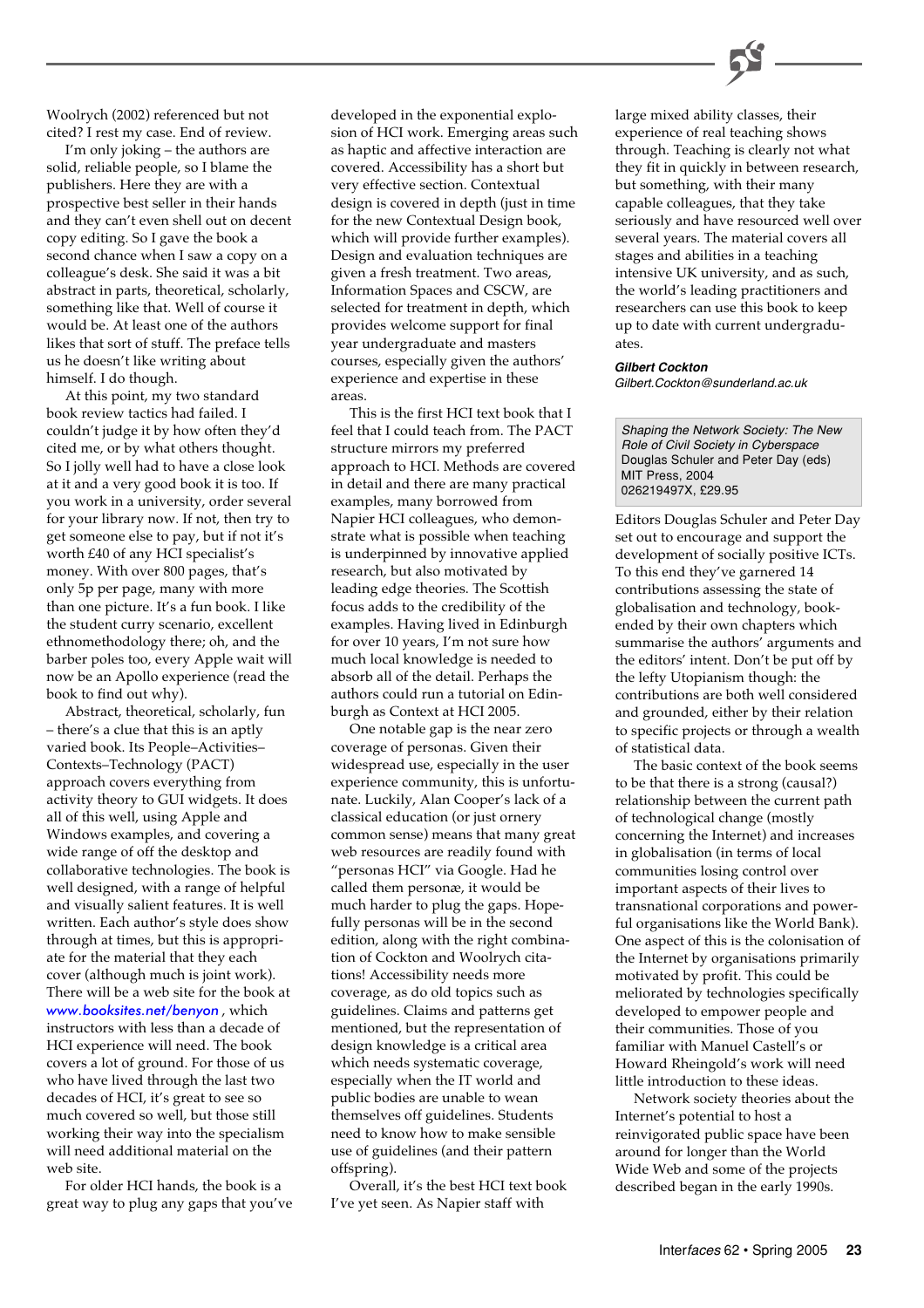

This book will be valued by anyone interested in the intersection of technology and society, particularly 'lefty optimists', although there's some great data for pessimists too. In HCI terms, the participatory nature (or not) of the projects' development and practical and innovative use of various technologies, are important themes. Four long-term community network projects are also discussed with useful insight.

The book is logically structured into three parts. However, impatient readers may prefer to start with Part II, *Global Tales of the Civil Network Society*, where the pace picks up, and come back to Part I, *Civilizing the Network Society*, when they've settled down a bit.

The first part sets the context, outlining the current situation globally with regards to power, money, communications technology and corporate (primarily U.S.) media. These "vast global leviathans" are contrasted with grassroots and community-based movements like the Slow Food campaign. Oliver Boyd-Barratt starts with the "leviathans" and, if the outline of globalisation in my second paragraph seems too embattled, he has the figures to prove otherwise.

The second part has the projects: the "grassroots upstarts". While all the projects are interesting in themselves, it is the candour and realism of the authors that put these chapters on to your must read list. The projects are all local (i.e. city-based or national) and at varying stages of development.

A must read chapter for anyone is Veran Matic's account of B 92, *Civil Networking in a Hostile Environment: Experiences in the Former Yugoslavia*, the "fascinating – and inspirational – story" of keeping independent media flowing to the people, despite continued and potentially lethal attempts (mostly from Milosevic's government)

to shut them down/up. They really made all available technologies, from the most basic to the most sophisticated, work for them and are still working towards rebuilding communities in the Balkans.

*A Polder Model in Cyberspace: Amsterdam Public Digital Culture*, by Geert Lovink and Patrice Riemens, traces the life of the Digital City (DDS), an Amsterdam-based free community network, from its inception in 1994 until it became a limited company in 2000. The strength of this chapter seems to lie in hindsight, perhaps driving the authors' unusually honest appraisal. It's particularly exciting as the account of the Digital City follows the path of Net culture through the 1990s.

Among other projects discussed are telecenters and microbanking for Mexican migrants and their families (Scott S. Robinson) and the relationship between grassroots uprisings and community networks in Argentina (Susana Finquelievich). Much of this book is far from cosy!

The third part of the book, *Building a New Public Sphere in Cyberspace*, aims to build on the previous parts with a view to looking towards the future. Highlights include Nancy Kranich's timely account, *Libraries: The Information Commons of Civil Society*. These frequently undervalued civic resources are embracing online media, whilst facing renewed onslaughts from modern copyright and continued uncertainty over funding.

This really is a valuable resource and I hope that the authors are rested and working on the next one in the series.

#### **Ella Smith**

e.smith@napier.ac.uk

The Human Factor: Revolutionizing the Way People Live with Technology Kim J. Vicente Routledge (NY), 2004 0-415-97064-4 \$27.95 (UK equivalent  $~5$ (16)

The book under review is a collection of the thoughts of Kim Vicente on the use of technology in everyday life by Kim Vicente, which challenge our philosophical beliefs on ICTs (Information Communication Technologies). He suggests that our understanding of ICTs, or indeed any established technology, centres on a "humantechnology gap". For instance,

September 11th terrorists planned their attack to achieve their own political agenda through tailoring existing complex technologies to meet their destructive purpose. Through these formative examples, he makes a convincing argument as to how technologies can be harmful when humans use them in an inappropriate way.

In addressing how we can best understand technology-in-use, Vicente argues that traditional disciplinary boundaries create a division between the human and technical sciences, so neither the humanistic nor the mechanical views can clearly see the relationship between people and technology. He coins the term "human-tech" to help explain this, arguing that this concept requires that we develop a good understanding of the principles that govern human behaviour on a number of levels: political, organisational, team, psychological and physical, and to design systems accordingly.

The topmost level in the concept of human-tech is the political. Vicente assumed that there are basic considerations, such as public opinion, social values in each community and cultural norms that must be respected. For instance, in the Prohibition era of the 1920s and 1930s in the US, a law that prohibited the sale or consumption of alcohol was passed in an individualistic culture that valued freedom and had always accepted drinking as a social activity. Needless to say, this was politically impossible because there was a fundamental mismatch between the human needs and the political agenda. At the next organisational level, he takes the Challenger Disaster to show a technical system will not succeed unless sufficient attention is paid to organisational issues, such as how decisions are made in the face of outside pressures.

The book also discusses the meaning and mechanism of collaborative patterns in a broader context. While this book refers to many technological catastrophes such as the Chernobyl Disaster, or the Challenger Disaster, it does not dismiss aspects of everyday technology. Rather it focuses on the impact of organisational culture, political agendas and collaborative contexts on the application of technologies, emphasising that technology designers must make more effort not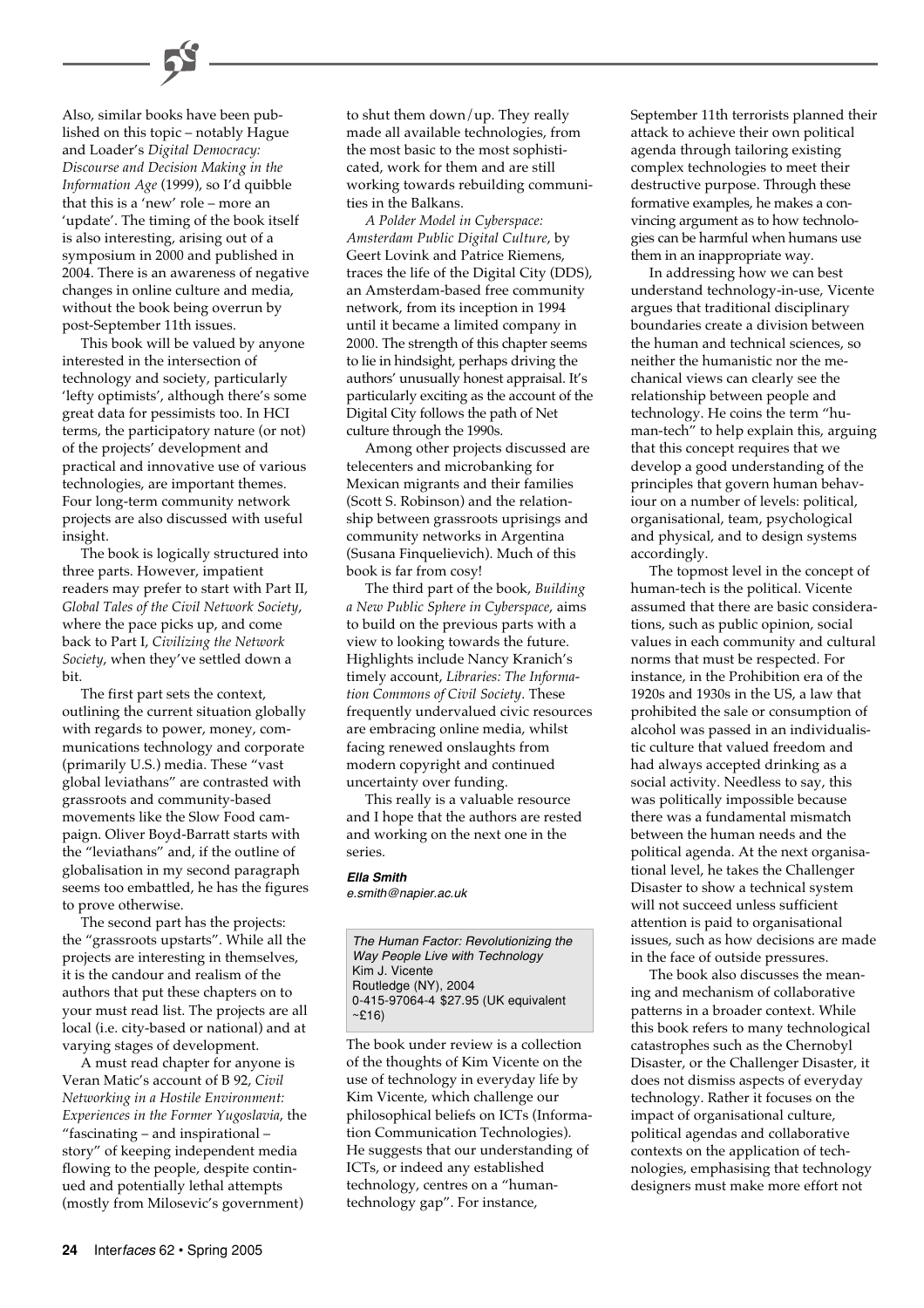

only to focus on physical and psychological aspects of human-beings but also to understand social needs, organisational wants and collaborative context. An important strength of this book is to draw an insightful understanding of the political, organisational and cultural impacts of new information and communications technologies. In effect, Vicente implicitly asks the reader to join him in thinking about how technologies are interrelated with everyday life, integrating information, communication and society.

#### **Hokyoung Ryu**

h.ryu@massey.ac.nz

The Design Experience: The Role of Design and Designers in the Twenty-First Century Mike Press and Rachel Cooper Ashgate Publishing, 2003 0-566-07891-0, \$59.95

This book is aimed at students. This means it is very accessible and well researched. It has a much wider constituency, however, and offers a practical and comprehensive overview of design. The book's two authors are Professors of Design Research at Sheffield Hallam and Design Management at Salford respectively. Their approach is unsurprisingly nononsense and grounded in professional practice.

The first chapter explores the cultural context of design and touches on sociology and economics. Culture is defined as "the lens through which people view products" (p 012). The authors position consumption within a (Western) "cultural economy" that is underpinned by a shift from "basic material provision" to the consumption of "status value and symbolic meaning" (p 016). They argue that consuming is actualising and "the creativity of people…has led some writers to present [it] as a liberating force." (p 030). This requires research to understand lifestyle and turns designers into "cultural intermediaries" (p 032).

Design has been a "Cinderella subject" (p 035) that "has been paid relatively little attention to by management theorists" (p 053). Despite this, design is presented as a strategic business activity. Chapter two argues that "design is about value creation" (p 064). Value is considered in terms of "price and non-price" (p 039) functions, and touches on everything from

brand and communication to innovation. Examples are given from manufacturing, services and retail. These show design adding value through increasing price, quality and satisfaction and by reducing manufacturing and after-sales costs.

Value is not just about making money, however. The authors note "the designer is not just the creator of objects but is an enabler of experiences" (p 069). Experiences go beyond function and use and benefit customers "physically, emotionally, intellectually and culturally" (p 073). They use Darrel Rhea's "Design Experience Model" to illustrate "the entire cycle of experience from when customers are first aware of the product to…disengagement".

Because designers touch on all facets of this lifecycle they "enrich the fundamental human experience of being alive" (p 079). They achieve this by "developing, optimising and metamising" new products driven by socio-political, technological and market changes. Examples are given including designing for changing populations (e.g. ageing) and new technologies (e.g. smart materials).

Chapter four is entitled "Research for Design". This chapter cites researchers known in HCI (e.g. Kälviäinen) and combines academic research with commercial practice. The authors note how "Sony focused…on analysing behaviour and cultural change" (p 112) and parallels can be drawn in moves from quantitative to qualitative research and participatory methods. Many of these (e.g. Contextual Inquiry) are commonplace in HCI although the focus of research is expanded to creative idea generation and exploring trends.The aim is to search for "understanding, ideas and solutions" (p 102).

The penultimate chapter looks at communication on the basis that designers have to understand users and collaborate with other specialists. This is perhaps the most traditional chapter and quotes Manzini. "The existing skill designers have, is to make the intangible, tangible, to conceive of an idea for a product…and to use visual techniques to share that idea with others" (p 136). The techniques include drawing, computeraided design and moodboards, etc. The chapter ends with a survey of current trends in design and the last

chapter is given over to case studies in professional contexts. In combining industry practices with a comprehensive overview of design methods this is an excellent introduction to design for students, teachers and practitioners.

**John Knight** John.Knight@uce.ac.uk

Call for Papers

## Workshop on Ambient Intelligence and Life

July 21–22, 2005 San Sebastián, Spain

paper submission deadline **March 15, 2005**

**http://www.ehu.es/ami-life/**

#### Call for Papers

## Acivs 2005 Advanced Concepts for Intelligent Vision Systems

Sept 20–23, 2005 University of Antwerp, Belgium

> Full paper submission **April 10, 2005 http://acivs.org/acivs2005/**

> > Call for Papers

Computer Supported Cooperative Work Special Issue: CSCW and Dependable Healthcare Systems

Submissions deadline **June 1, 2005** Further information from **rnp@inf.ed.ac.uk m.rouncefield@lancaster.ac.uk**

Call for Papers

2005 IEEE/WIC/ACM International Conference on Web Intelligence (WI'05)

> Sept 19–22, 2005 Compiègne University of Technology, France

Submission deadline **April 3, 2005 http://www.hds.utc.fr/WI05/call\_paper/**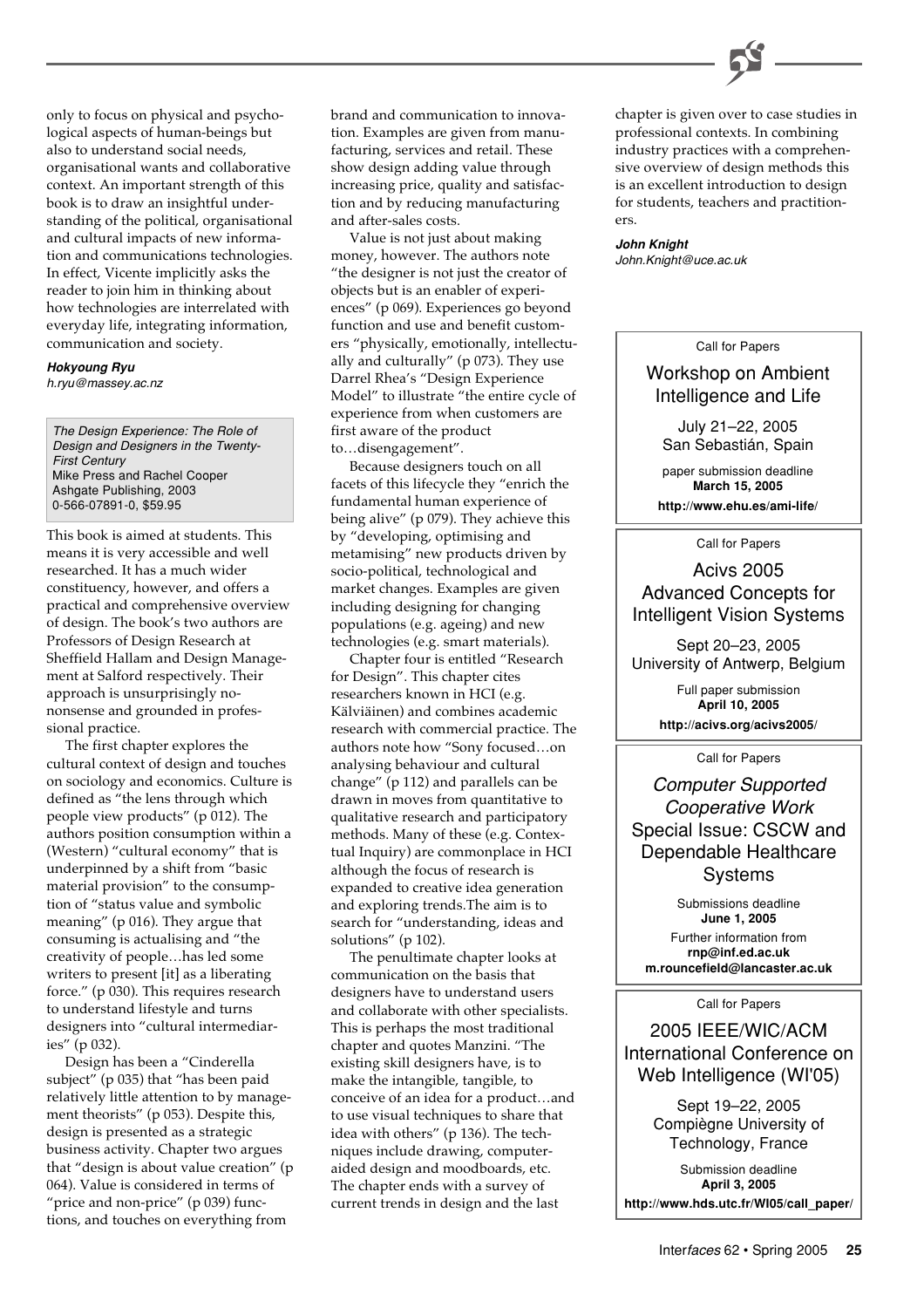## **Profile** Russell Beale talks to Alan Dix



I lead the Advanced Interaction Group in the School of Computer Science at the University of Birmingham, a loosely coupled cluster of people interested in HCI and related issues. My research focus is on using intelligence to support user interaction. This takes two forms – the use of artificial intelligence techniques in interactive systems, and better design based on analysing and modelling the user and their interactions with the system. Coupling a.i. with a clearer understanding of the user

and their skills and limitations allows us to design more effective systems.

I've been at Birmingham, on and off, since 1991, but as much off as on. My absences have seen me doing oceanographic research on board a ship in the South Pacific for months at a time, lecturing and researching in New Zealand, recording material for the radio in outback Australia, and travelling in remote and interesting regions.

One of the goals of HCI researchers should be to make a difference, and I've coupled this desire with my entrepreneurial approach and founded or co-founded four companies. The most interesting of these was aQtive: venture capital funded, it produced intelligent internet software, and I ran it for a couple of years, having fun with my co-founders (who included Alan Dix), before it was dragged down in the dot com bust. Phoenix-like, vFridge was born and taken on by Alan, whilst I went to work for LetsBuyIt.com (then the largest pan-European internet retailer) as Creative Technical Director. In a year we blew almost 1/4 billion euros, before it practically went bust, and I moved to a consultancy company in the city, doing internet stuff for mainly financial clients. But the call of research was too strong, and so I returned full time to academia in 2003.

> *What is your idea of happiness?* Throwing a racing boat around the course with a bunch of friends, racing hard to reach the beer tent first ……

*What is your greatest fear?* Wasting time

*With which historical figure do you most identify?* Ernest Shackleton; Capt. James Cook

*Which living person do you most admire?* For different reasons – Richard Branson; Bob Geldof; Ranulph Fiennes; my parents

*What is the trait you most deplore in yourself?* An ability to piss off my friends without meaning to

*What is the trait you most deplore in others?* Apathy

*What vehicles do you own?* Renault Clio 172 Sport; Porsche 911 (996 Carrera 2S); 1958 MGA Twin-Cam; Trek 970 mountain bike; X332 race boat; Laser 4000 dinghy; GP14 dinghy; walking books

*What is your greatest extravagance?* See above. And Tina.

*What makes you feel most depressed?* Feeling tired; failing to make a difference

*What objects do you always carry with you?* Watch, wallet, mobile phone, bottle opener, enthusiasm. Sometimes I forget one or more of the first four.

*What do you most dislike about your appearance?* Having cat hair on all my clothes

*What is your most unappealing habit?* Picking my bellybutton fluff when bored

*What is your favourite smell?* Tina, or woodsmoke

*What is your favourite word?* Discombobulate. And "moose".

*What is your favourite building?* The house of the manager of the Eagles in LA – modern, cool, and host to a great party……

*What is your favourite journey?* By car: Canning Stock Route, Australia; by boat: from the mouth of the Hamble river up to Bursledon

*What or who is the greatest love of your life?* Sailing. Err–hmm, better make that Tina.

*Which living person do you most despise?* No one person, but anyone who perpetrates inhuman acts and compounds this with a religious justification would fit

*On what occasions do you lie?* When I'm tired of standing up and sitting down. Anyway, I like to think of it as putting an alternative spin on things……

*Which words or phrases do you over-use?* "Absolutely". "Excellent". "Yeah, I'll help with that……"

*What is your greatest regret?* Not being taught to be musical

*When and where were you happiest?* Travelling remote places; on expeditions; in a competitive sailing race; here and now; in a couple of months time……

*How do you relax?* Relax? Me?

*What single thing would improve the quality of your life?*

Broadband at home

*Which talent would you most like to have?* To be musical

*What would your motto be?* Anything is possible

*What keeps you awake at night?* The cats

*How would you like to die?* Instantly

*How would you like to be remembered?* As someone worth being friends with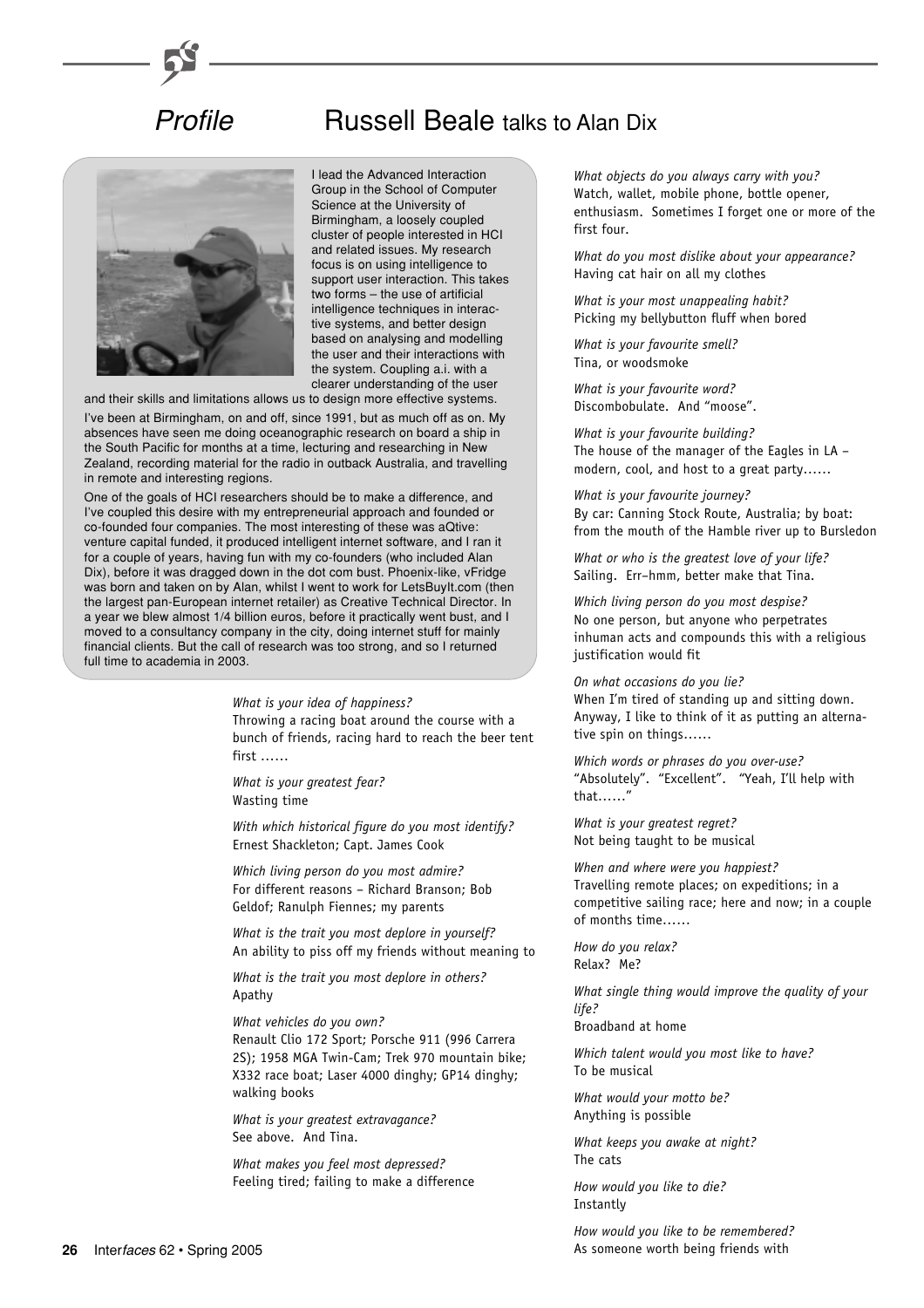| British HCI Group - Application Form 2004–2005 Please print or type<br>www.bcs-hci.org.uk                                                                                                                                                                                                                                                                          |                                                                                                                                                                                                                                                      |
|--------------------------------------------------------------------------------------------------------------------------------------------------------------------------------------------------------------------------------------------------------------------------------------------------------------------------------------------------------------------|------------------------------------------------------------------------------------------------------------------------------------------------------------------------------------------------------------------------------------------------------|
| Contact Details (Give a personal contact when asking for Corporate Membership)                                                                                                                                                                                                                                                                                     | Membership Fee                                                                                                                                                                                                                                       |
| Title                                                                                                                                                                                                                                                                                                                                                              | Membership classes and fees for 2004-2005 are:                                                                                                                                                                                                       |
| ÷                                                                                                                                                                                                                                                                                                                                                                  | .<br>.<br>.<br>.<br>.<br>.<br>.<br>.<br>$\overline{\mathbf{t}}$<br>Student $£10$<br>Non BCS Member £35<br><b>BCS Member £30</b>                                                                                                                      |
| Tel                                                                                                                                                                                                                                                                                                                                                                | Interfaces and other mailings; membership rate for any 4 individuals at British HCI<br>Corporate membership entitles the organisation to 8 copies of<br>Group events, as well as a free one-page entry in the membership handbook.<br>Corporate £235 |
| ÷                                                                                                                                                                                                                                                                                                                                                                  | Journal Subscription to 'Interacting with Computers'                                                                                                                                                                                                 |
| ÷<br>$\vdots$                                                                                                                                                                                                                                                                                                                                                      | The HCI Group manages a journal, Interacting with Computers, published quarterly by<br>Elsevier Science. Members may subscribe to this journal at a reduced rate (£52.50)                                                                            |
| Please send mailings to: my work address [62]; my home address                                                                                                                                                                                                                                                                                                     | $\overline{u}$<br>Please send me Vol. 16 (2003/2004) of Interacting with Computers $(£52.50)$                                                                                                                                                        |
| Membership Status                                                                                                                                                                                                                                                                                                                                                  | <br>$\overline{\mathbf{u}}$<br>Please send me Vols 14 & 15 of Interacting with Computers (£105)                                                                                                                                                      |
| $\ddot{\cdot}$                                                                                                                                                                                                                                                                                                                                                     | Please send me a free sample issue                                                                                                                                                                                                                   |
| $\vdots$                                                                                                                                                                                                                                                                                                                                                           | <b>Payment</b>                                                                                                                                                                                                                                       |
|                                                                                                                                                                                                                                                                                                                                                                    | $\rightarrow$<br>Please enter the total amount for membership and subscriptions                                                                                                                                                                      |
| $\vdots$<br>Professional Interests (please indicate up to six areas of professional interest)                                                                                                                                                                                                                                                                      | I enclose a cheque/postal order (in Pounds Sterling only please), made payable to<br><b>British HCI Group</b><br>$\overline{c}$                                                                                                                      |
|                                                                                                                                                                                                                                                                                                                                                                    | Please debit my Access/Visa/Mastercard                                                                                                                                                                                                               |
| Data Protection Act                                                                                                                                                                                                                                                                                                                                                | Expiry<br>Card number                                                                                                                                                                                                                                |
| value to<br>The data on this form will be treated as confidential to the BCS. Names and address may be used,<br>under our strict control, for mailings judged by the British HCI Group Executive to be of v<br>the membership.                                                                                                                                     | The information provided on this form is to my knowledge correct and I agree to the<br>conditions stated.                                                                                                                                            |
| <b>Membership Directory</b>                                                                                                                                                                                                                                                                                                                                        |                                                                                                                                                                                                                                                      |
| Directory<br>sent to all members of the group? (We will NOT use your home address, unless that is all you have<br>Do you wish your contact details and professional interests to be listed in the Membership<br>$\frac{1}{2}$<br>Yes<br>given us.)                                                                                                                 | Card holder's name and address if different from above:                                                                                                                                                                                              |
| <b>Getting Involved</b>                                                                                                                                                                                                                                                                                                                                            | Send completed forms and cheques to:                                                                                                                                                                                                                 |
| We are always looking for people interested in contributing to HCI group activities by, writing for<br>able to<br>contribute in this way or if you have ideas for 1-day meetings or new activities please contact<br>Interfaces magazine, helping run the annual conference or joining the executive. If you are<br>Adrian Williamson, adrian.williamson@gtnet.com | Queries about membership can also be e-mailed to: hci@bcs.org.uk<br><b>HCI Membership, British Computer Society,</b><br>1 Sanford Street, Swindon, SN1 1HJ, UK<br>(Tel.+44(0)1793 417417)                                                            |